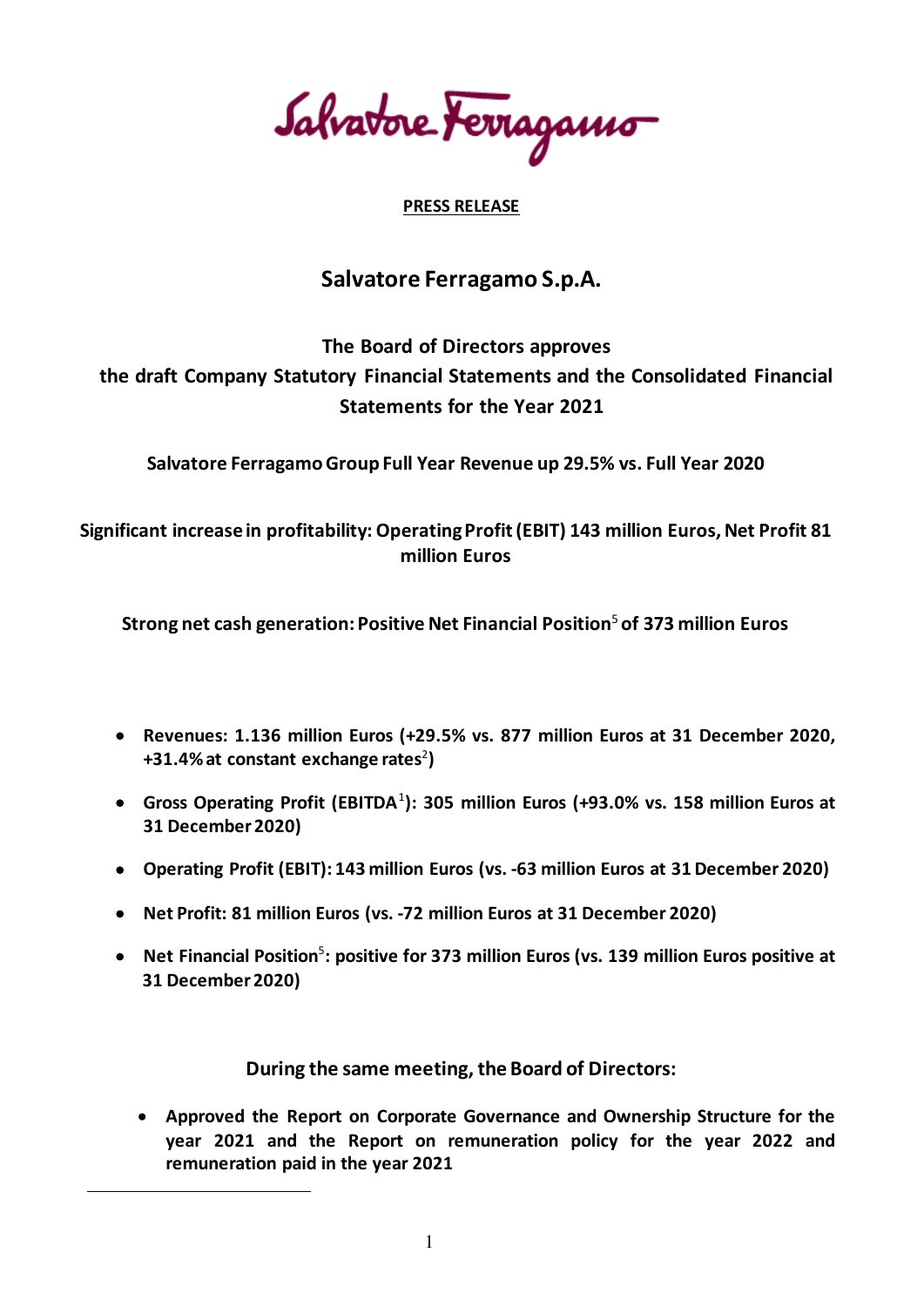Salvatore Ferragamo

- **Checked that the five Directors satisfied the independence requisites**
- **Approved the motion to authorize the purchase and disposal of treasury shares**
- **Called the Ordinary Shareholders' Meeting, to also decide on the appointment of a director following co-opting pursuant to art. 2386 of the Italian Civil Code**

*Florence, 8 March 2022* – The Board of Directors of Salvatore Ferragamo S.p.A. (EXM: SFER), parent company of the Salvatore Ferragamo Group, one of the global leaders in the luxury sector, in a meeting chaired by Leonardo Ferragamo, examined and approved the draft Company Statutory Financial Statements and the Consolidated Financial Statement for the year ended 31 December 2021, both prepared according to IAS/IFRS international accounting principles, as well as the consolidated statement containingnon-financial information pursuant to Legislative Decree No. 254 of December 30, 2016.

To be noted that all performance measures are reported excluding the Fragrance business both from the data relating to 2021 and from the 2020 comparative data, as the licensing of the business, as announced in the pressrelease as of July 7th, 2021, and as finalized on October 1st, 2021, is classified as "Discontinued Operations", separately presented, in accordance with the accounting principle IFRS 5.

# **Notes to the Income Statement for Full Year 2021**

# **Consolidated Revenue figures**

As of 31 December 2021, the Salvatore Ferragamo Group reported Total Revenues of 1.136 million Euros up 29.5% at current exchange rates (+31.4% at constant exchange rates<sup>2</sup>) vs. the 877 million Euros recorded in FY 2020. Revenuesin 4Q 2021 registered a 20.8% increase at current exchange rates (+23.5% at constant exchange rates<sup>2</sup>).

# **Revenues by distribution channel**<sup>3</sup>

In FY 2021 the Retail distribution channel posted consolidated Revenues up 30.2% (+32.2% at constant exchange rates<sup>2</sup>) vs. FY 2020.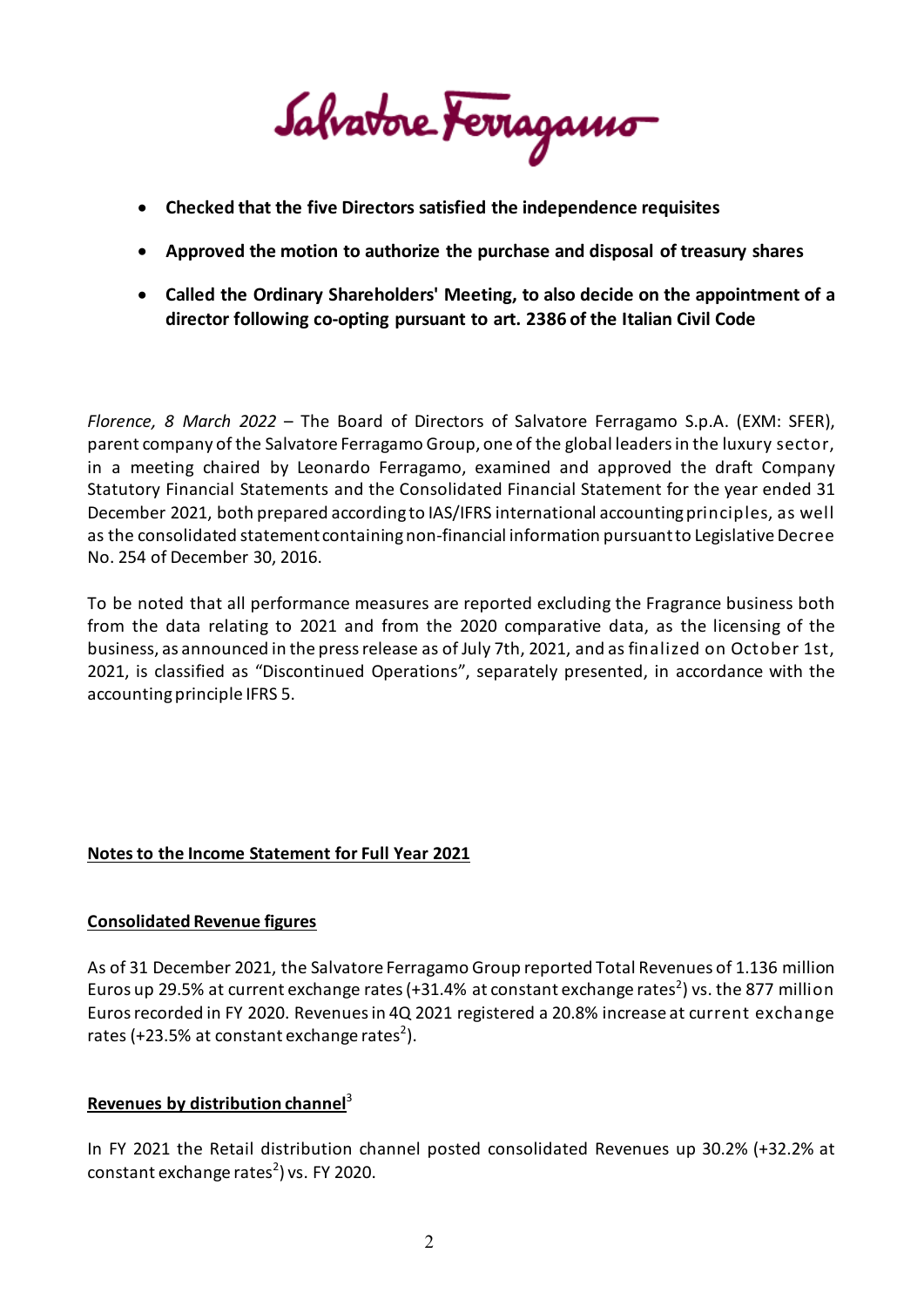Salvatore Ferragamo

In 4Q 2021 Retail Revenues increased 17.1% (+20.1% at constant exchange rates<sup>2</sup>) vs. 4Q 2020, exceeding the pre-Covid level, mainly driven by the performance in five Areas (Greater China, North America, Latin America, Korea and Japan).

The direct E-commerce channel in FY 2021 continues to consolidate a solid growth, with Revenues up 41.3% (+43.3% at constant exchange rates<sup>2</sup>) vs. FY 2020. In 4Q 2021 the direct E-commerce increased by 21.8% at constant exchange rates<sup>2</sup>.

The Wholesale channelregistered an increase in Revenues of 28.6% (+30.3% at constant exchange rates<sup>2</sup>) vs. FY 2020.

In 4Q 2021 Wholesale Revenues were up 32.2% (+33.3% at constant exchange rates<sup>2</sup>) vs. 4Q 2020.

# **Revenues by geographical area**<sup>3</sup>

The Asia Pacific area is confirmed as the Group's top market in terms of Revenues, up by 17.3%  $(+16.9\%$  at constant exchange rates<sup>2</sup>) vs. FY 2020.

The retail channel in China posted an increase in Revenue of 9.4% vs. FY 2020 at constant exchange rates<sup>2</sup>. The retail channel in Korea also posted a solid growth trend in FY 2021 (+13.6% vs. FY 2020 at constant exchange rates<sup>2</sup>).

The Japanese market registered a 3.7% increase in Revenues (+8.1% at constant exchange <code>rates $^2$ )</code> in FY 2021, with a positive trend in 4Q 2021, (+1.3% at current exchange rates and +7.2% at constant exchange rates<sup>2</sup>) vs. 4Q 2020.

EMEA, still penalized in FY 2021 by lock-downs of stores and mainly by the limited tourists' flows, posted an increase in Revenues of 21.2% (+19.0% at constant exchange rates<sup>2</sup>) vs. FY 2020, with 4Q 2021 positive (+29.7% at constant exchange rates<sup>2</sup>) vs. 4Q 2020.

North America recorded a Revenue increase of 71.5% (+82.6% at constant exchange rates<sup>2</sup>) in FY 2021 vs. the same period of last year. In 4Q 2021 revenues increased by 48.8% (+58.8% at constant exchange rates<sup>2</sup>) vs. 4Q 2020.

Revenues in the Central and South America in FY 2021 were up 37.3%, (+42.5% at constant exchange rates<sup>2</sup>). In 4Q 2021 Revenues increased by 10.3% (+16.1% at constant exchange rates<sup>2</sup>) vs. 4Q 2020.

# **Revenues by product category**<sup>3</sup>

All main product categories reported a significantincrease in FY 2021 vs. the same period of last year, with shoes and leather categories representing respectively 43% and 44% of the turnover.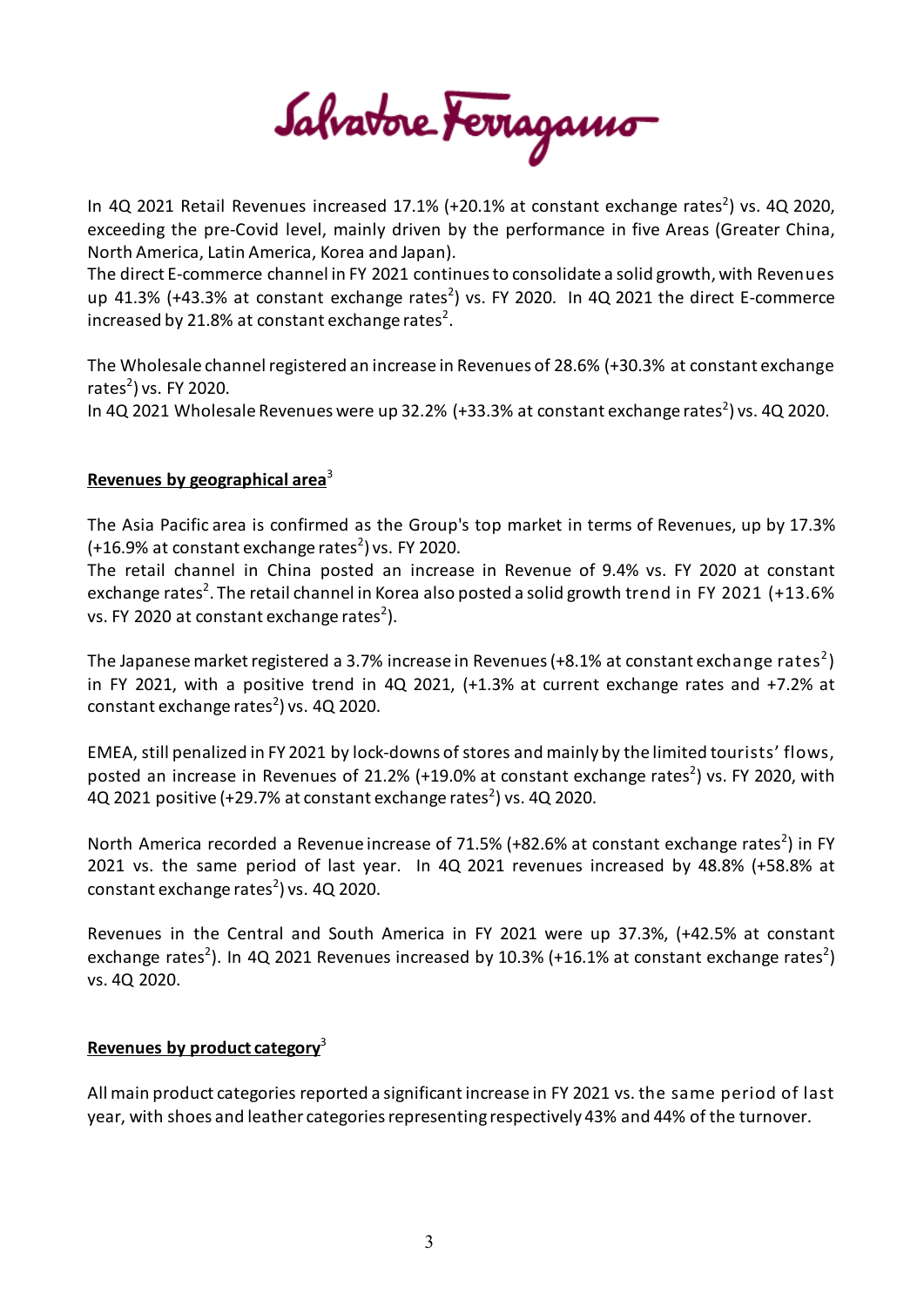Salvatore Ferragamo

# **Gross Profit**

In FY 2021 the Gross Profit increased by 41.7% vs. FY 2020, to 781 million Euros. Its incidence on Revenues was up 590 basis points, moving to 68.8%, from 62.9% of FY 2020, mainly thanks to the to a positive full/off price ratio, a favorable geographical, channel and product mix, and lower provisions for obsolescence.

# **Operating Costs**

In FY 2021 Operating Costs amounted to 637 million Euros, +3.8% at current exchange rate vs. FY 2020 (+4.9% at constant exchange rates<sup>2</sup>).

# **Gross Operating Profit (EBITDA**<sup>1</sup> **)**

The Gross Operating Profit (EBITDA $^1$ ) amounted to 305 million Euros, from 158 million Euros of FY 2020, with an incidence on Revenues of 26.8% from 18.0% in FY 2020.

# **Operating Profit (EBIT)**

The Operating Profit (EBIT) was positive for 143 million Euros vs. 63 million Euros operating loss (-28 million Euros net of the effect of the impairment test)in FY 2020.

## **Profit before taxes**

The Profit before taxesin FY 2021 was positive for 123 million Euros vs. 81 million Euros negative in FY 2020.

## **Net Profit for the Period**

The Net Profit for the period, including the Minority Interest, was positive for 81 million Euros vs. 72 million Euros net lossin FY 2020.

The FY 2021 Group Net Profit was positive for 79 million Euros vs. 66 million Euros negative in FY 2020.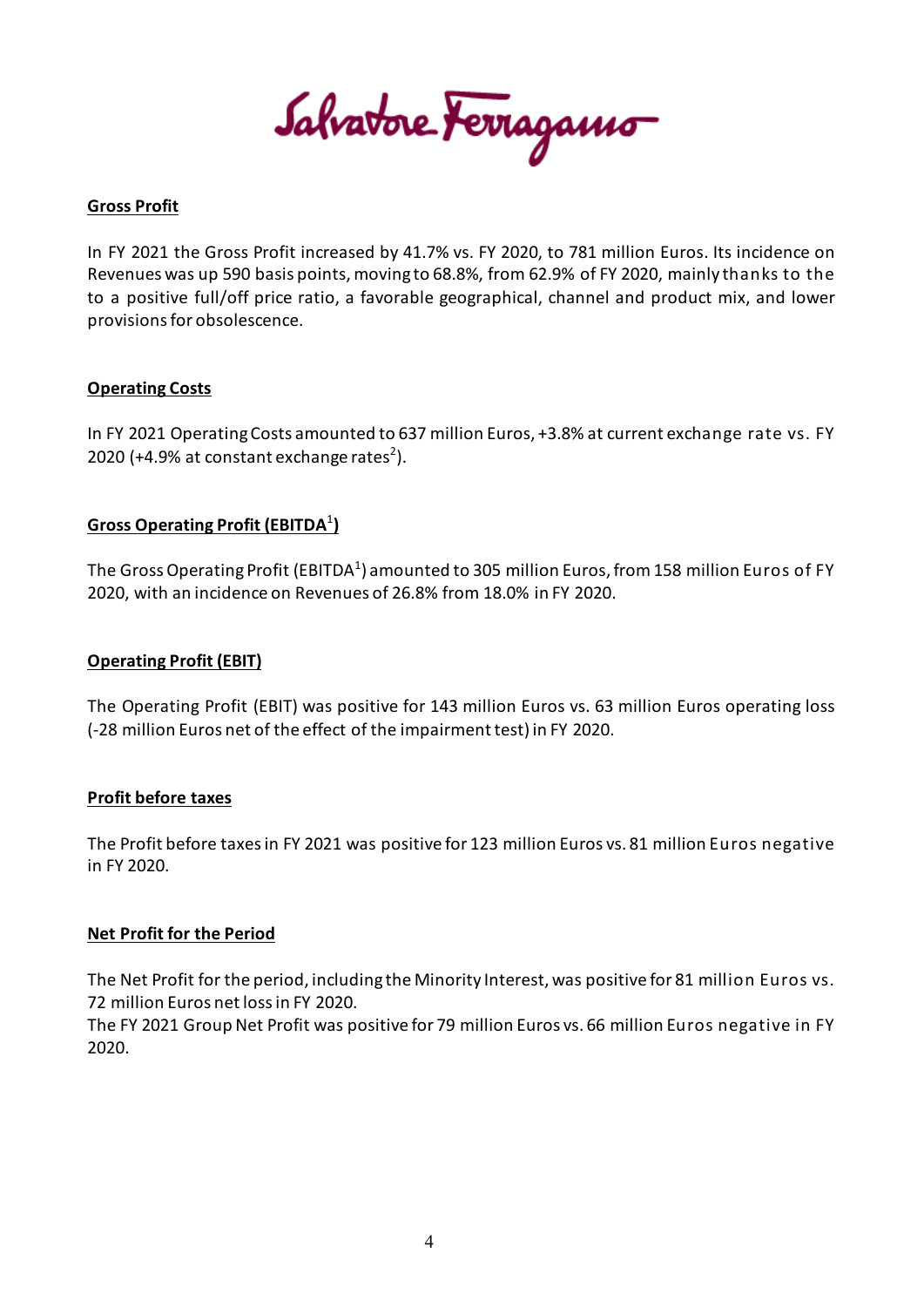Salvatore Ferragamo

## **Notes to the Consolidates Balance Sheet for FY 2021**

#### **Net Working Capital**<sup>4</sup>

The Net Working Capital as of 31 December 2021 decreased by 36.6% to 199 million Euros, from 315 million Euros as of 31 December 2020. In particularthe inventories were down 19.2% (-22.6% at constant exchange rates, -17.6% at constant exchange rates excluding the Fragrance business).

#### **Investments (CAPEX)**

As of 31 December 2021, Investments (CAPEX) were 44 million Euros, vs. 29 million in FY 2020, due to more investments in the retail network.

#### **Net Financial Position**

The Net Financial Position adjusted<sup>5</sup> at 31 December 2021 was positive for 373 million Euros (vs. 139 million Euros positive as of 31 December 2020). Including IFRS16 effect, the Net Financial Position at 31 December 2021 is negative for 224 million Euros.

## **Fragrance Business**

All performance measures of the Income Statement are reported, in accordance with the accounting principle IFRS 5, excluding the Fragrance business, defined as "Discontinued Operations" and separately presented, both from the data relating to 2021 and from 2020 comparative data, following the exclusive licensing agreement to Inter Parfums Inc., whereby an exclusive and worldwide license was granted for the production and distribution of Ferragamo brand perfumes, as announced in the press release as of July  $7<sup>th</sup>$ , 2021 and finalized on October  $1<sup>st</sup>$ , 2021.

In FY 2021 the Fragrance business reported Revenues down 20.4%, to 31.3 million Euros vs FY 2020 and EBIT amounted to -5.0 million Euros vs. +1.2 million Eurosin FY 2020.

\*\*\*\*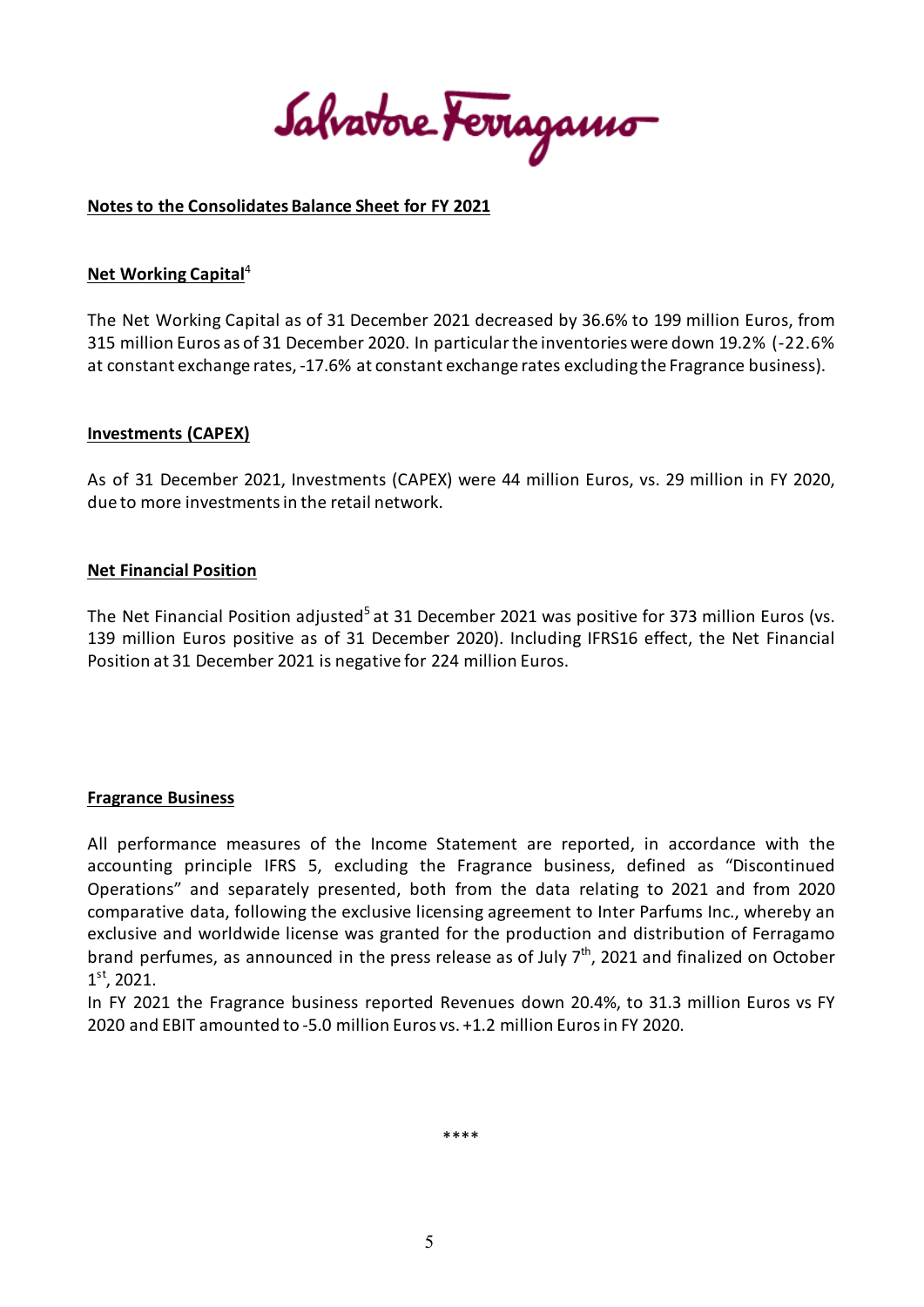Salvatore Ferragamo

Looking forward, the resilience of the pandemic in certain areas, the conflict in Ukraine and its geopolitical effects create an extremely complex and unpredictable scenario. As a consequence, the Management does not deem appropriate to provide guidance for the current year.

\*\*\*\*

# **Notes to the press release**

**<sup>1</sup>** We define EBITDA as operating profit before amortization and depreciation and write-downs of tangible/intangible assets and Right of use assets. EBITDA is an important managerial indicator for measuring the Group's performance. As EBITDA is not an indicator defined by the accounting principles used by our Group, ourmethod of calculating EBITDA may not be strictly comparable to that used by other companies.

**<sup>2</sup>** Revenues/Operating Costs at "constant exchange rates" are calculated by applying to the Revenue/Operating Costs of the period 2020, not including the "hedging effect", the average exchange rates of the same period 2021.

**<sup>3</sup>** The variations in Revenues are calculated at current exchange ratesincluding the hedging effect, unless differently indicated.

**<sup>4</sup>** Net working capital is calculated (in accordance with CESR Recommendation 05-054/b of February 10, 2005) as inventories, right of return assets and trade receivables net of trade payables and refund liabilities, excluding other current assets and liabilities and other financial assets and liabilities. As net working capital is not an indicator defined by the accountingprinciples used by our Group, our method of calculatingnet working capital may not be strictly comparable to that used by other companies.

**<sup>5</sup>** Net Financial Position is referring to Adjusted Net Financial Position: not including the IFRS16 effect. The Net financial debt/(surplus) is calculated as the sum of Current and non current interest-bearing loans and borrowings plus Current and non current Lease Liabilities and Other current and non current financial liabilities including the negative fair value of derivatives (nonhedge component), net of Cash and cash equivalents and Other current financial assets, including the positive fair value of derivatives (non-hedge component).

\*\*\*\*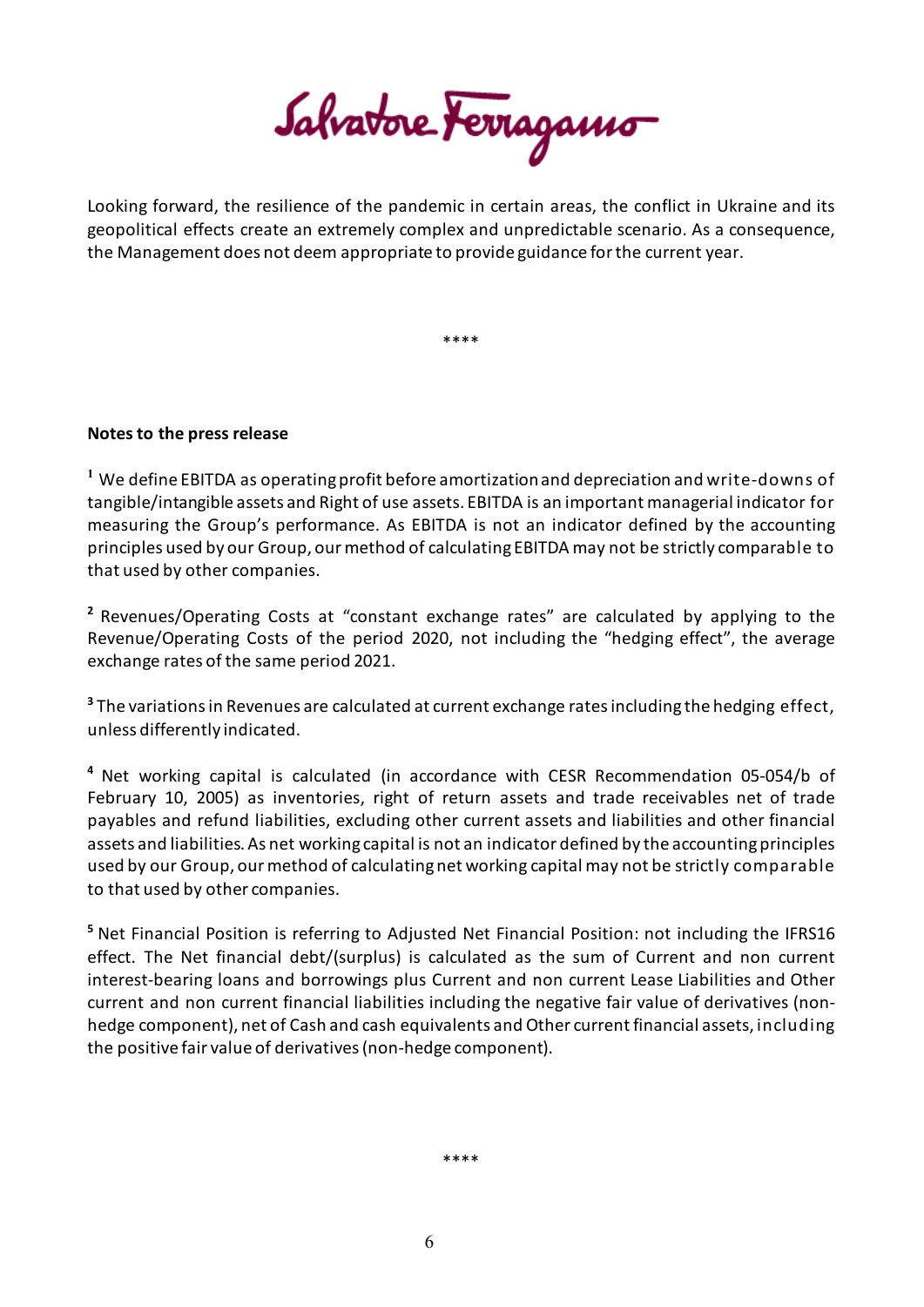Salvatore Ferragamo

# **Other resolutions**

# **1) Approval of the Report on Corporate Governance and Ownership Structure for the year 2021 and the Report on the 2022 remuneration policy and on remuneration paid in 2021**

The Board of Directors approved the Corporate Governance and Ownership Structure for the year 2021 which the Company drew up as set forth in art. 123-*bis* of of Legislative Decree no. 58/1998, as subsequently amended (the "TUF", Consolidated Law on Finance).

The Board of Directors also approved the Report on remuneration policy for the year 2022 and on remuneration paid in the year 2021, prepared in compliance with the provisions of art. 123-ter of The TUF, of the art. 84-quater and Annex 3A, Scheme 7-bis of Consob Regulation no. 11971/1999 (the "**Issuers' Regulation**") and art. 5 of the Corporate Governance Code adopted by the Committee for Corporate Governance Committee of Borsa Italiana S.p.A.( **Code CG**"). Section I - "Remuneration Policy" - which explains the remuneration policy for Directors, Auditors and key management personnel of the Company - will be submitted to the binding vote of the Shareholders' Meeting pursuant to art. 123-ter, paragraph 3-ter of the Consolidated Law on Finance, while Section II called "Details of remuneration paid" - in which the items that make up the remuneration of the above-mentioned persons and the fees paid to them in FY 2021 are shown - will be submitted to the advisory vote of the Shareholders' Meeting pursuant to art. 123 ter, paragraph 6 of the TUF.

The above-mentioned Reports will be made available to the public, within the terms laid out by law, at the registered office of the Company, Via Dei Tornabuoni no. 2, 50123 Florence (FI), at the authorised storage mechanism eMarket STORAGE at the URL [www.emarketstorage.com](http://www.emarketstorage.com/) and on the Company website [http://group.ferragamo.com,](http://group.ferragamo.com/) "Governance/Shareholders' Meeting 2022" Section.

\*\*\*\*

## **Motion to authorise the purchase and disposal of treasury shares**

The Board of Directors passed resolution to ask the Shareholders' Meeting to authorise the purchase and disposal of treasury shares, as set forth in articles 2357 et seq. of the Italian Civil Code and article 132 of the Consolidated Finance Law and art. 144-bis of the Issuers' Regulations.

The new request for authorisation to perform treasury share purchase and disposal transactions is aimed at allowing the Company to purchase and dispose of treasury shares from time to time in portfolio, in compliance with current domestic and community regulations and accepted market practices admitted by Consob, for the following purposes:

- to purchase treasury shares to be allocated to the service of stock incentive plans, even longterm, to reserve to the directors and/or managers of the Company or subsidiaries of Salvatore Ferragamo that have already been approved, or that may be approved in future, by the Company's Shareholders' Meeting;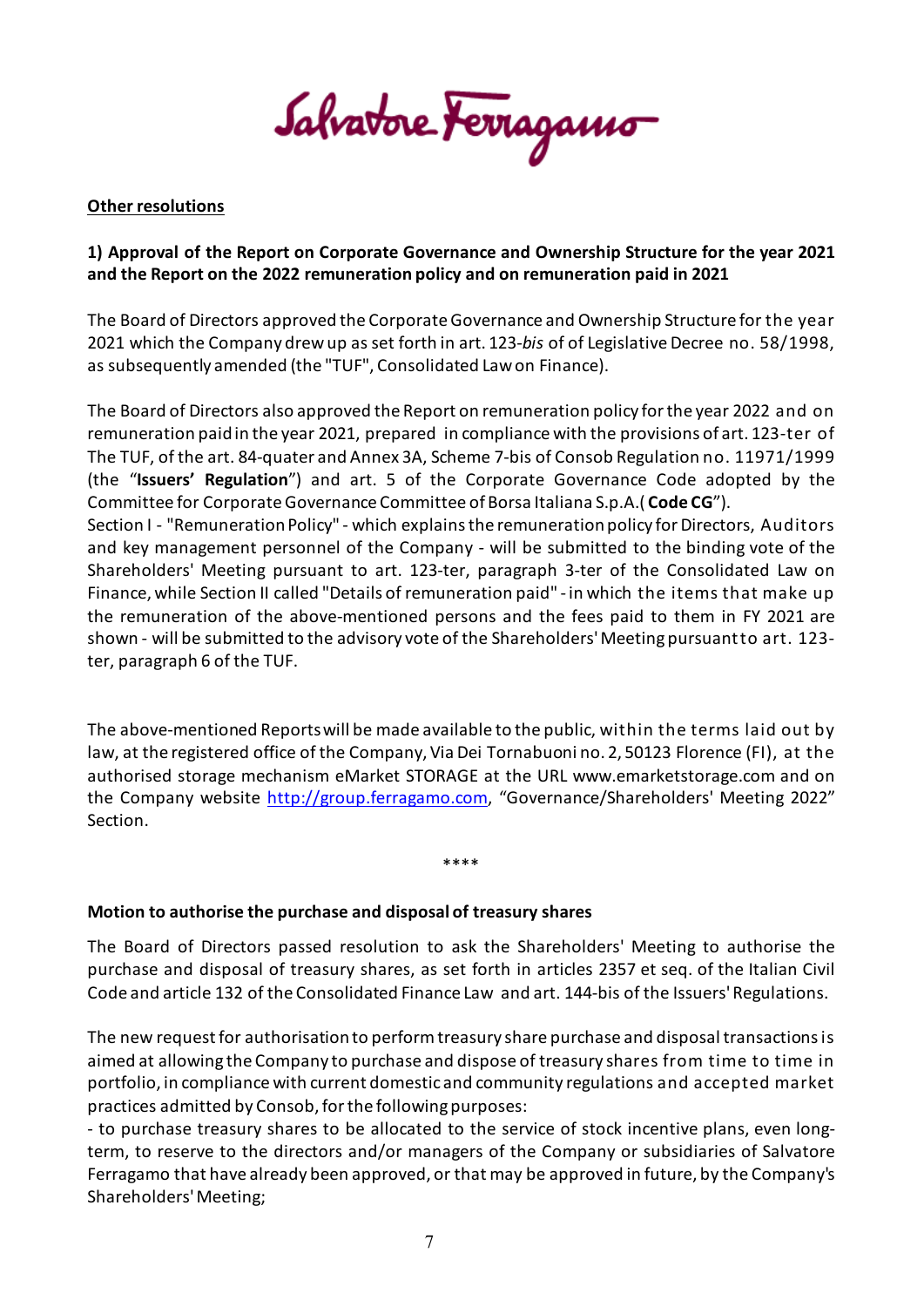Salvatore Ferragamo

- to purchase treasury shares to allocate, if necessary, to the service of any extraordinary transactions on the capital or of other nature that entail the allocation or disposal of treasury shares;

- to intervene (in compliance with current provisions and through brokers) to stabilise the share and regularise the changes in trading and prices, in the face of distortions linked to too much volatility or low liquidity of trading;

- to operate on treasury shares to seize market opportunities, also through the purchase and resale of shares, by operating both on the market, and (with regard to alienation, disposal or use) on so-called over the counter markets or even outside the market or through accelerated bookbuildingor blocking procedures.

It is hereby acknowledged that should the reasons for making the purchase fall through, the treasury shares purchased in execution of this authorisation may be allocated to one of the other above-mentioned purposes or sold.

The Board resolved to request the authorisation to purchase for the maximum duration provided for by the applicable regulations, which is currently set by art. 2357, paragraph 2 of the Italian Civil Code at 18 months from the date of the meeting's resolution approving the proposal. The authorisation for the disposal of any purchased treasury sharesis instead requested without time limits, due to the absence of specific legal and regulatory provisions.

Authorisation is required for the purchase - even in several tranches - of Salvatore Ferragamo ordinary shares with a nominal value of Euro 0.10 each, up to a maximum number that - taking into account the Salvatore Ferragamo ordinary shares that the Company and its subsidiaries hold from time to time in all does not exceed 2% of the *pro tempore* share capital of the Company, as set forth in article 2357, paragraph 3, of the Italian Civil Code.

The Board of Directors passed resolution that:

(i) the unit price for purchase of shares be set from time to time for each individual transaction and that:

- a) regarding the methods as set forth in article 144-bis, letters a) and d) of the Consob Regulations, the purchases of shares be made at a price not less than the minimum 20% and not greater than the maximum 20% at the average Market value that the security was recorded at in the month prior to each individual transaction;
- b) regarding the methods as set forth in article 144-bis, letters b) and c) of the Consob Regulations, the purchases of shares be made at a price not less than the minimum 20% and not greater than the maximum 20% at the price of reference that the security was recorded at in the Stock market session the day before each individual transaction.

(ii) the execution of the purchases, in compliance with the principle of equal treatment of shareholders as set forth in art. 132 Consolidated Finance Law, according to any of the methods under article 144-bis of the Consob Regulations (also through subsidiaries), to be determined from time to time at the Board's discretion. Furthermore, when the conditions apply, the share purchase transactions may also be made with the methods provided for by art. 3 of Commission Delegated Regulation no. 2016/1052 in order to benefit from the exemption as set forth in art. 5,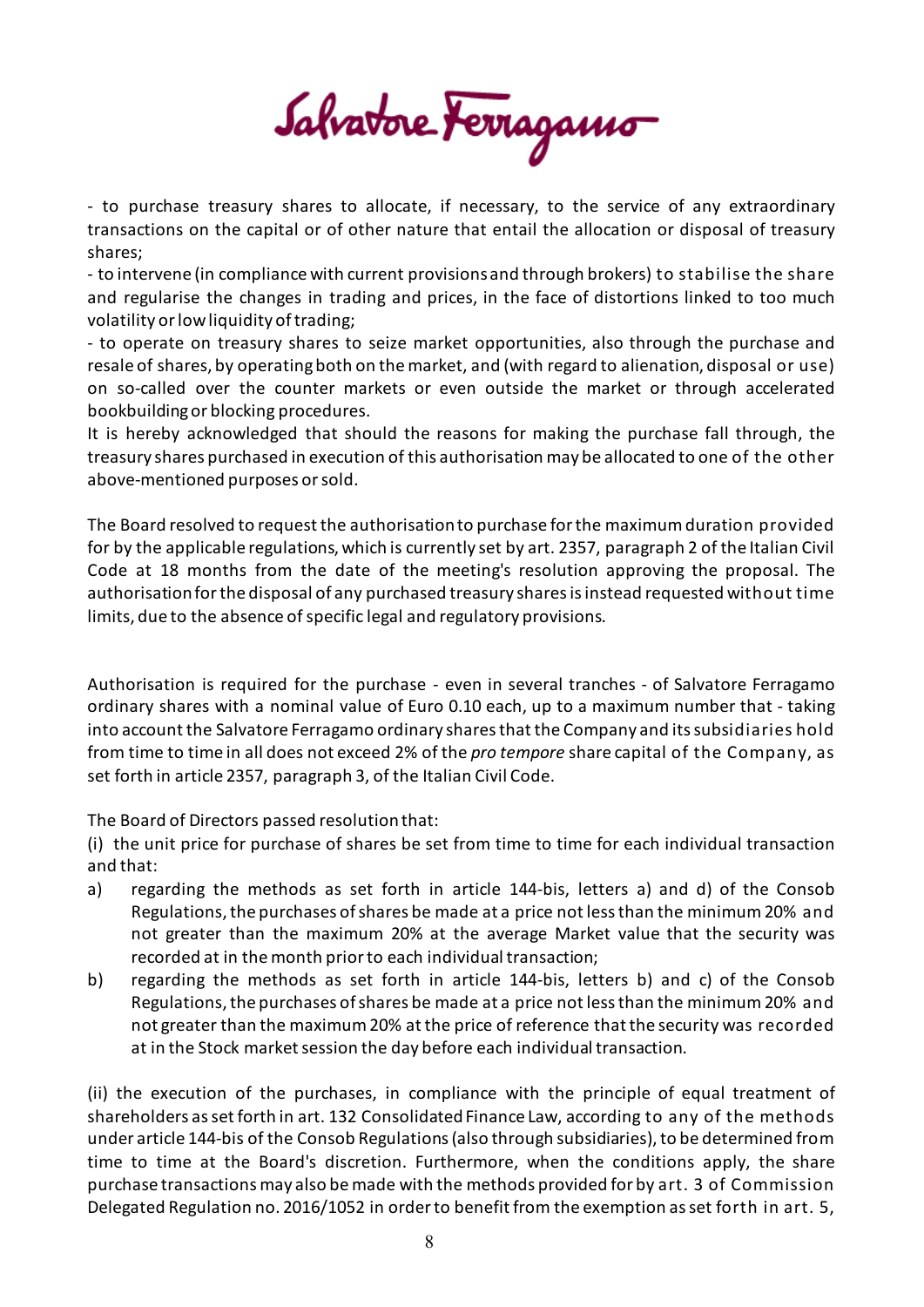Salvatore Ferragamo

paragraph 1, of Regulation (EU) no. 596/2014 related to market abuse with reference to the abuse of inside information and market manipulation.

To date the Company holds 1,687,900 treasury shares, equal to 1% of the share capital.

For each additional piece of information regarding the motion to authorise purchase and disposal of treasury shares, see the directors' illustrative report which will be published by the deadlines and according to the procedure provided for by applicable law and regulations at the Company's registered office, Via Dei Tornabuoni no. 2, 50125 Florence (FI) and on the Company website http://group.ferragamo.com, "Governance/Shareholders' Meeting 2022" Section.

# **Appointment of a Director pursuant to art. 2386, paragraph 1 of the Italian Civil Code**

With regard to the appointment of a director pursuant to Article 2386, paragraph 1 of the Italian Civil Code following the resignation of Mr. Michele Norsa and the co-option of Mr. Marco Gobbetti by the Board of Directors on December 14, 2021, as communicated on the same date, the Board of Directors intends to propose to the Shareholders' Meeting to confirm as a member of the Board of Directors Mr. Marco Gobbetti, who will remain until the expiration of the term of office of the current Board of Directors, i.e. until the Shareholders' Meeting to approve the financial statements for the year 2023. Pursuant to art. 20 of Salvatore Ferragamo's Articles of Association, the Shareholders' Meeting will resolve with the majorities required by law, since the list voting mechanism does not apply, as detailed in the Board of Directors' explanatory report prepared pursuant to art. 125-ter of the Consolidated Law on Finance.

# **Checking of satisfaction by five Directors of independence requisites**

Based on the information available and the statements rendered by the relevant persons, the Board of Directors ascertained that non-executive Directors Patrizia Michela Giangualano, Annalisa Loustau Elia, Frédéric Biousse, Umberto Tombari and Anna Zanardi Cappon satisfy the independence requisites required by the applicable provisions of TUF and the Corporate Governance Code of listed companies, having also taken into account the significance threshold as set forth in Recommendation no. 7 c) and d) of the Code previously set by the Board of Directors at Euro 100,000.

## **Calling of the Ordinary Shareholders' Meeting**

Lastly, the Board of Directors decided to call the Shareholders' Meeting of Salvatore Ferragamo S.p.A. for 12 April 2022, in a single call, for the approval of the 2021 financial statements and to weigh the proposals illustrated above, as well as to decide on the allocation and distribution of the operating income.

\*\*\*\*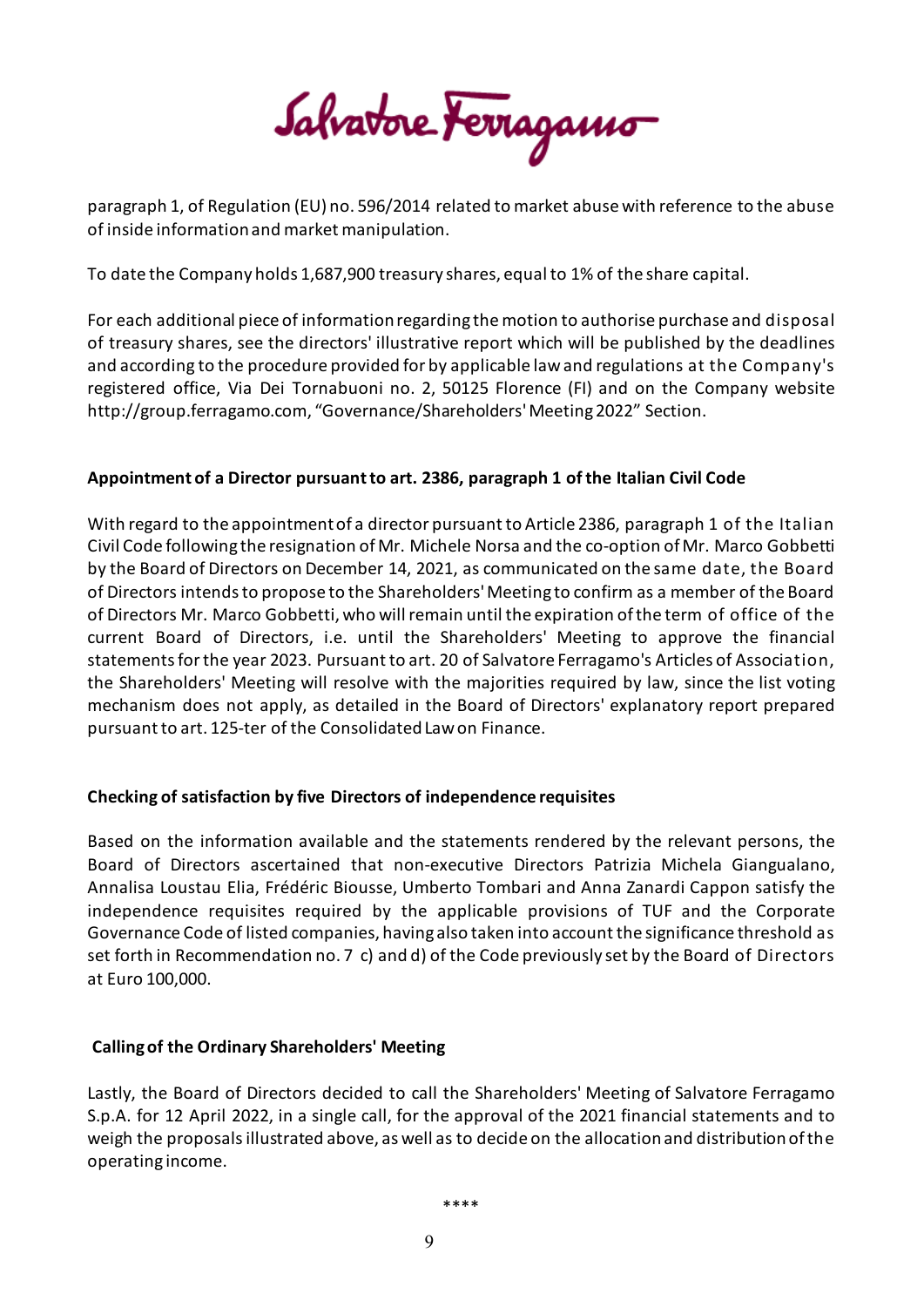Salvatore Ferragamo

The Meeting Notice accompanied by all information required by art. 125-*bis* of the Consolidated Finance Law, as well as all documentation that will be submitted to the Shareholders' Meeting, will be made available to the public, within the terms laid out by law, at the registered office of the Company, Via Dei Tornabuoni no. 2, 50123 Florence (FI), on the Company's website [http://group.ferragamo.com,](http://group.ferragamo.com/) "Governance/Shareholders' Meeting 2022" Section and in the eMarket STORAGE storage mechanism at the URL [www.emarketstorage.com.](http://www.emarketstorage.com/)

\*\*\*\*

*The manager charged to prepare the corporate accounting documents, Alessandro Corsi, pursuant to article 154-bis, paragraph 2, of Legislative Decree no. 58/1998 (Consolidated Financial Law), hereby declares that the information contained in this Press Release faithfully represents the content of documents, financial books and accounting records.*

*Furthermore, in addition to the conventional financial indicators required by IFRS, this Press Release includes some alternative performance indicators (such as EBITDA, for example) in order to allow for a better assessment of the performance of the economic and financial management. These indicators have been calculated according to the usual market practices.*

*This document may contain forecasts, relating to future events and operating results, which by their very nature are uncertain, in that they depend on future events and developments that cannot be predicted with certainty. Actual results may therefore differ with those forecasted, due to a variety of factors.*

\*\*\*\*

*The draft Company Statutory Financial Statements and the Consolidated Financial Statements for the Year ended 31 December 2021, approved by the Board of Directors on March 8 2022, will be available to anyone requesting it at the headquarters of the Company in Florence, Via Tornabuoni n. 2, on the authorized web-storage system eMarket STORAGE www.emarketstorage.com, and will also be accessible on the Salvatore Ferragamo Group's website http://group.ferragamo.com in the section "Investor Relations/Financial Documents", in compliance with the law.*

\*\*\*\*

The Results of FY 2021 will be illustrated today, 8 March 2022, at 6:00 PM (CET) in a conference call with the financial community. The presentation will be available on the Company's website [http://group.ferragamo.com](http://group.ferragamo.com/)in the *"Investor Relations/Presentations"* section.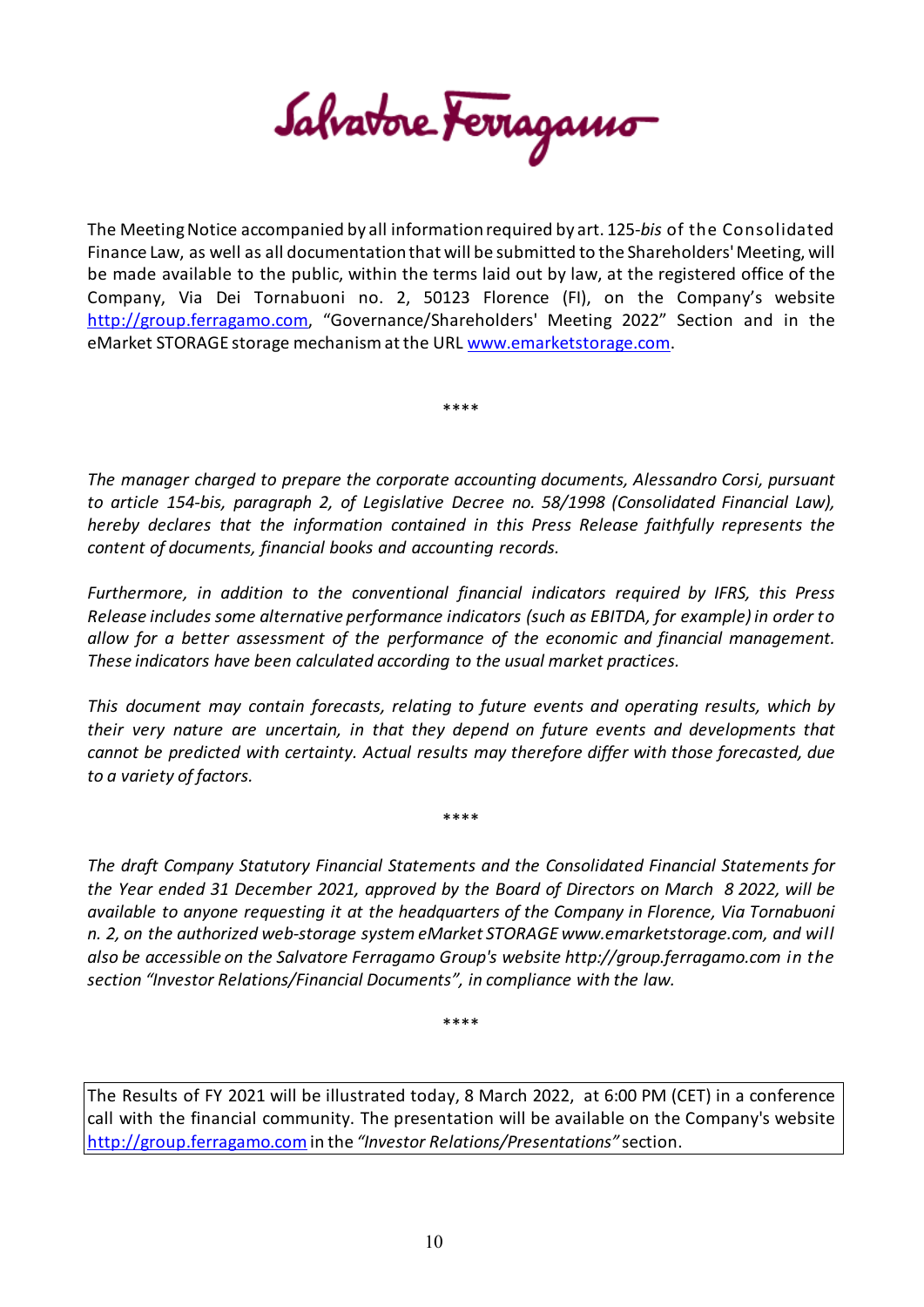Salvatore Ferragamo

Salvatore Ferragamo S.p.A. is the parent Company of the Salvatore Ferragamo Group, one of the world's leaders in the luxury industry and whose origins date back to 1927.

The Group is active in the creation, production and sale of shoes, leather goods, apparel, silk products and other accessories for men and women. The Group's product offer also includes eyewear, watches and perfumes, manufactured by licensees.

The uniqueness and exclusivity of our creations, along with the perfect blend of style, creativity and innovation enriched by the quality and superior craftsmanship of the 'Made in Italy' tradition, have always been the hallmarks of the Group's products.

With approximately 3.900 employees and a network of 409 mono-brandstores as of 31 December 2021, the Ferragamo Group operates in Italy and worldwide through companies that allow itto be a leader in the European, American and Asian markets.

\*\*\*\*

**For further information:**

**Salvatore Ferragamo S.p.A.**

**Paola Pecciarini Group Investor Relations**

Tel. (+39) 055 3562230 investor.relations@ferragamo.com **Image Building**

**Giuliana Paoletti, Mara Baldessari Media Relations**

Tel. (+39) 02 89011300 ferragamo@imagebuilding.it

This Press Release is also available on the website [http://group.ferragamo.com,](http://group.ferragamo.com/) in the section "Investor Relations/Financial Press Releases".

\*\*\*\*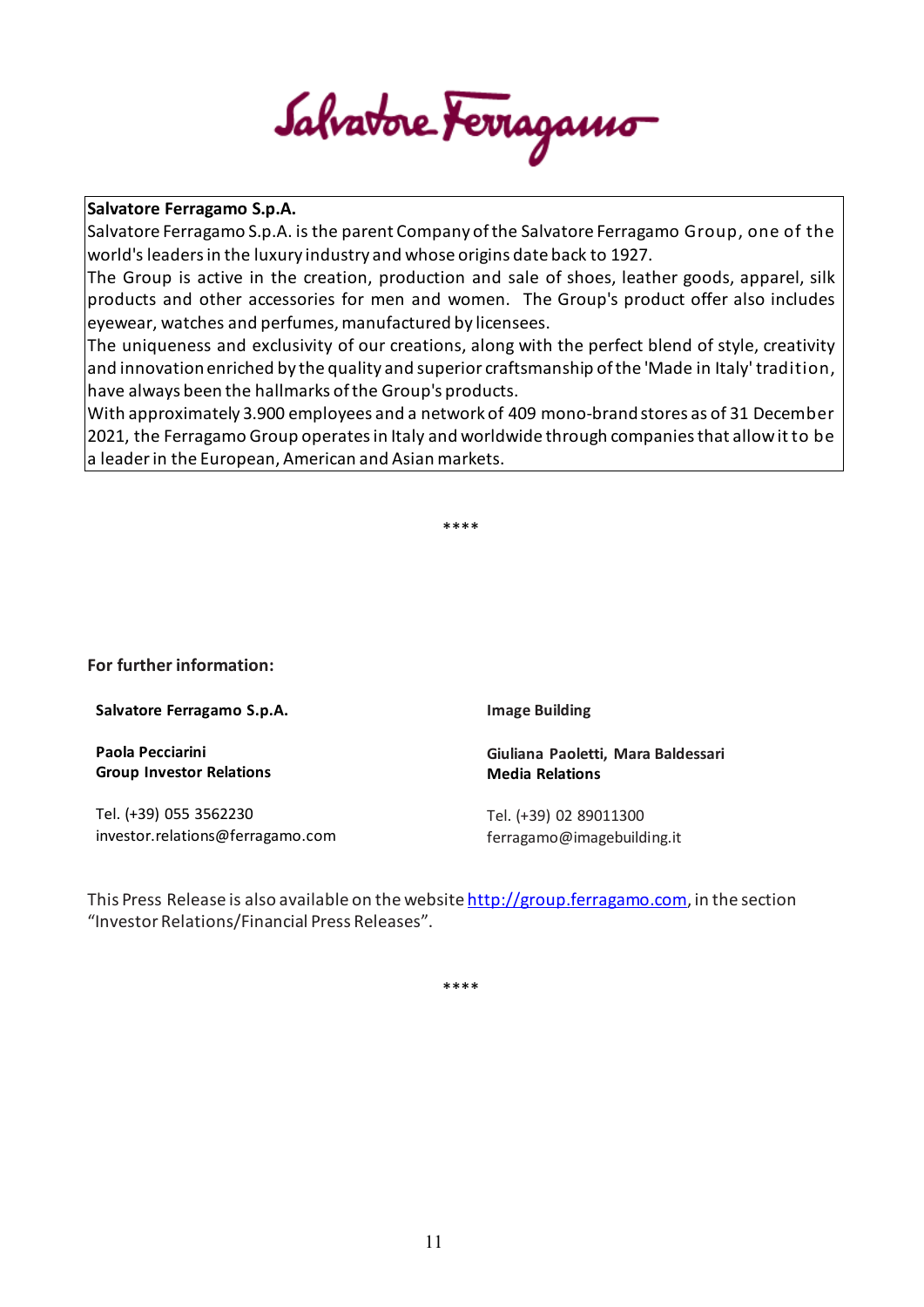Salvatore Ferragamo

**On the following pages, a more detailed analysis of Revenues, the consolidated income statement, the summary of statement of consolidated financial position, the net consolidated financial position, and the consolidated cash flow statement of the Salvatore Ferragamo Group as of 31 December 2021.**

To be noted that all performance measures are reported excluding the Fragrance business both from the data relating to 2021 and from 2020 comparative data (Restated), separately presenting it as "Discontinued Operations".

#### **Revenue by distribution channel as of 31 December 2021**

| (In thousands of Euro)              | 2021      | $%$ on<br>Revenue | 2020<br>Restated * | $%$ on<br>Revenue | %<br>Change | at constant<br>exchange<br>rate %<br>Change |
|-------------------------------------|-----------|-------------------|--------------------|-------------------|-------------|---------------------------------------------|
| Retail                              | 829,515   | 73.0%             | 637,083            | 72.7%             | 30.2%       | 32.2%                                       |
| Wholesale                           | 295.898   | 26.1%             | 230.114            | 26.2%             | 28.6%       | 30.3%                                       |
| Licenses and services               | 7.746     | 0.7%              | 7,062              | 0.8%              | 9.7%        | 9.7%                                        |
| Rental income investment properties | 2.361     | 0.2%              | 2.253              | 0.3%              | 4.8%        | 8.5%                                        |
| Total                               | 1,135,520 | 100.0%            | 876.512            | 100.0%            | 29.5%       | 31.4%                                       |

\* Data for 2020 were restated following the classification of fragrances business as discontinued operation.



## **Revenue by geographic area as of 31 December 2021**

**(In thousands of Euro)**

| (In thousands of Euro)    | 2021      | % on Revenue | 2020<br>Restated * | $%$ on<br>Revenue | % Change | at<br>constant<br>exchange<br>rate %<br>Change |
|---------------------------|-----------|--------------|--------------------|-------------------|----------|------------------------------------------------|
| Europe                    | 217,054   | 19.1%        | 179,134            | 20.5%             | 21.2%    | 19.0%                                          |
| North America             | 323,558   | 28.5%        | 188,679            | 21.5%             | 71.5%    | 82.6%                                          |
| Japan                     | 90,144    | 7.9%         | 86,901             | 9.9%              | 3.7%     | 8.1%                                           |
| Asia Pacific              | 436,222   | 38.4%        | 371,874            | 42.4%             | 17.3%    | 16.9%                                          |
| Central and South America | 68,542    | 6.1%         | 49,924             | 5.7%              | 37.3%    | 42.5%                                          |
| Total                     | 1,135,520 | 100.0%       | 876,512            | 100.0%            | 29.5%    | 31.4%                                          |

\* Data for 2020 were restated following the classification of fragrances business as discontinued operation.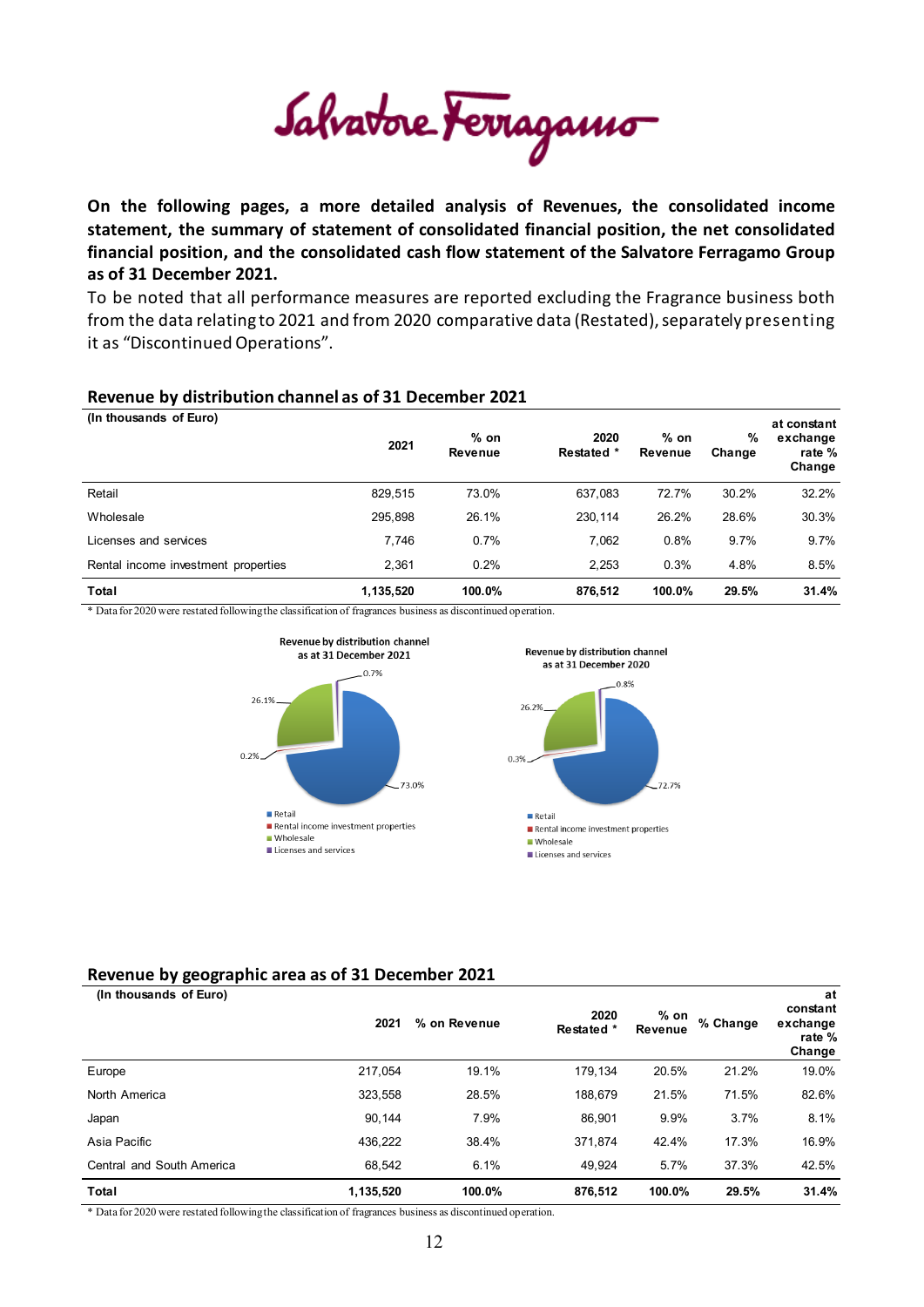Salvatore Ferragamo



#### **Revenue by product category as of 31 December 2021**

| (In thousands of Euro)              |           |                   |                 |                   |             | at constant                  |
|-------------------------------------|-----------|-------------------|-----------------|-------------------|-------------|------------------------------|
|                                     | 2021      | $%$ on<br>Revenue | 2020 Restated * | $%$ on<br>Revenue | %<br>Change | exchange<br>rate %<br>Change |
| Footwear                            | 486,087   | 42.8%             | 374,729         | 42.8%             | 29.7%       | 32.1%                        |
| Leather goods                       | 495,683   | 43.6%             | 388,643         | 44.3%             | 27.5%       | 28.9%                        |
| Apparel                             | 70,087    | 6.2%              | 50,218          | 5.7%              | 39.6%       | 41.6%                        |
| Accessories                         | 69,243    | 6.1%              | 50,802          | 5.8%              | 36.3%       | 38.2%                        |
| Fragrances                          | 4,313     | 0.4%              | 2,805           | 0.3%              | 53.8%       | 57.4%                        |
| Licenses and services               | 7,746     | 0.7%              | 7,062           | 0.8%              | 9.7%        | $9.7\%$                      |
| Rental income investment properties | 2,361     | 0.2%              | 2,253           | 0.3%              | 4.8%        | 8.5%                         |
| Total                               | 1,135,520 | 100.0%            | 876,512         | 100.0%            | 29.5%       | 31.4%                        |

\* Data for 2020 were restated following the classification of fragrances business as discontinued operation.

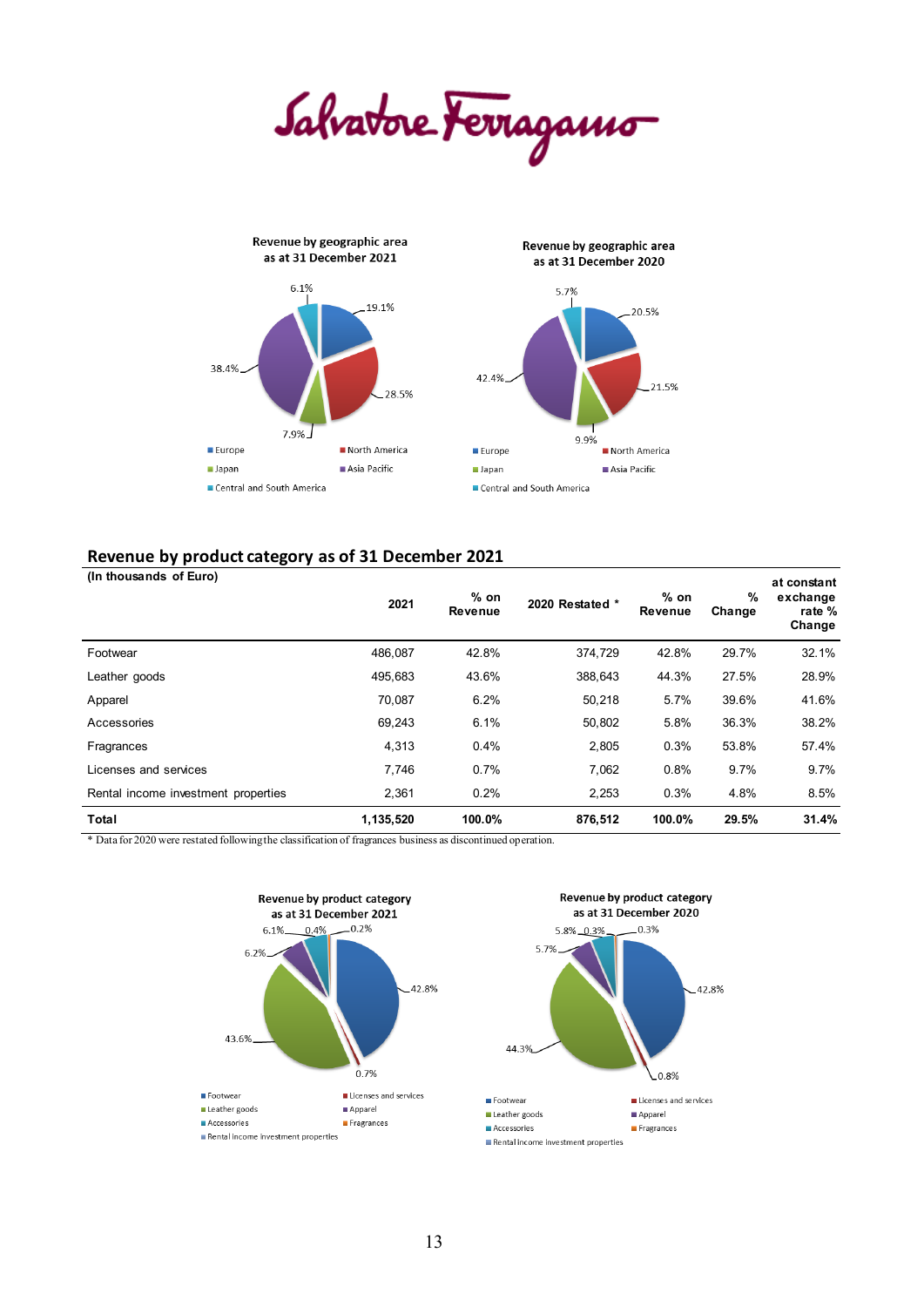Salvatore Ferragamo

#### **Consolidated results for Salvatore Ferragamo Group**

#### **Consolidated income statement as of 31 December 2021**

| (In thousands of Euro)                                     | 2021       | $%$ on<br>Revenue | 2020<br>Restated* | % on<br><b>Revenue</b> | % Change |
|------------------------------------------------------------|------------|-------------------|-------------------|------------------------|----------|
| Revenue from contracts with customers                      | 1,133,159  | 99.8%             | 874,259           | 99.7%                  | 29.6%    |
| Rental income investment properties                        | 2,361      | 0.2%              | 2,253             | 0.3%                   | 4.8%     |
| <b>Revenues</b>                                            | 1,135,520  | 100.0%            | 876,512           | 100.0%                 | 29.5%    |
| Cost of goods sold                                         | (354, 576) | $(31.2\%)$        | (325, 198)        | $(37.1\%)$             | $9.0\%$  |
| Gross profit                                               | 780,944    | 68.8%             | 551,314           | 62.9%                  | 41.7%    |
| Style, product development and logistics costs             | (40, 908)  | $(3.6\%)$         | (34, 712)         | $(4.0\%)$              | 17.8%    |
| Sales & distribution costs                                 | (407, 844) | $(35.9\%)$        | (406, 981)        | $(46.4\%)$             | 0.2%     |
| Marketing & communication costs                            | (66, 379)  | $(5.8\%)$         | (50, 533)         | $(5.8\%)$              | 31.4%    |
| General and administrative costs                           | (126, 304) | $(11.1\%)$        | (121, 726)        | $(13.9\%)$             | 3.8%     |
| Other operating costs                                      | (22, 714)  | $(2.0\%)$         | (22, 698)         | $(2.6\%)$              | 0.1%     |
| Other income                                               | 26,685     | 2.4%              | 22,571            | 2.6%                   | 18.2%    |
| Total operating costs (net of other income)                | (637, 464) | $(56.1\%)$        | (614, 079)        | $(70.1\%)$             | 3.8%     |
| Operating profit                                           | 143,480    | 12.6%             | (62, 765)         | $(7.2\%)$              | na       |
| Net financial charges                                      | (20, 862)  | $(1.8\%)$         | (18, 142)         | $(2.1\%)$              | 15.0%    |
| <b>Profit before taxes</b>                                 | 122,618    | 10.8%             | (80, 907)         | $(9.2\%)$              | na       |
| Income taxes                                               | (36, 289)  | $(3.2\%)$         | 8,129             | 0.9%                   | na       |
| Profit from continuing operations                          | 86,329     | 7.6%              | (72, 778)         | $(8.3\%)$              | na       |
| Net profit /(loss) from discontinued operation, net of tax | (5, 192)   | $(0.5\%)$         | 1,082             | 0.1%                   | na       |
| Net profit/(loss) for the Period                           | 81,137     | 7.1%              | (71, 696)         | $(8.2\%)$              | na       |
| Net profit/(loss) - Group                                  | 78,647     | 6.9%              | (66, 397)         | $(7.6\%)$              | na       |
| Net profit/(loss) - minority interests                     | 2,490      | 0.2%              | (5, 299)          | $(0.6\%)$              | na       |
| EBITDA (**)                                                | 304,529    | 26.8%             | 157,777           | 18.0%                  | 93.0%    |
| Adjusted Operating profit (***)                            | 143,480    | 12.6%             | (28, 138)         | $(3.2\%)$              | na       |

\* Data for 2020 were restated following the classification of fragrances business as discontinued operation.

(\*\*) EBITDA is operating profit before amortization and depreciation and write-downs of tangible/intangible assets and Right of use assets. EBITDA so<br>defined is a parameter used by the management to monitor and assess the under IFRS and, therefore, must not be considered as an alternative measurement to assess Group performance. Since the composition of EBITDA is not<br>regulated by reference accounting standards, the determination criterion a *be comparable.*

**(\*\*\*)**Adjusted Operating profit is the Operating profit gross of the impairment losses, as per IAS36, on Property, plant and equipment and Intangible assets with definitive useful life, because ofthe effects of Covid-19 pandemic.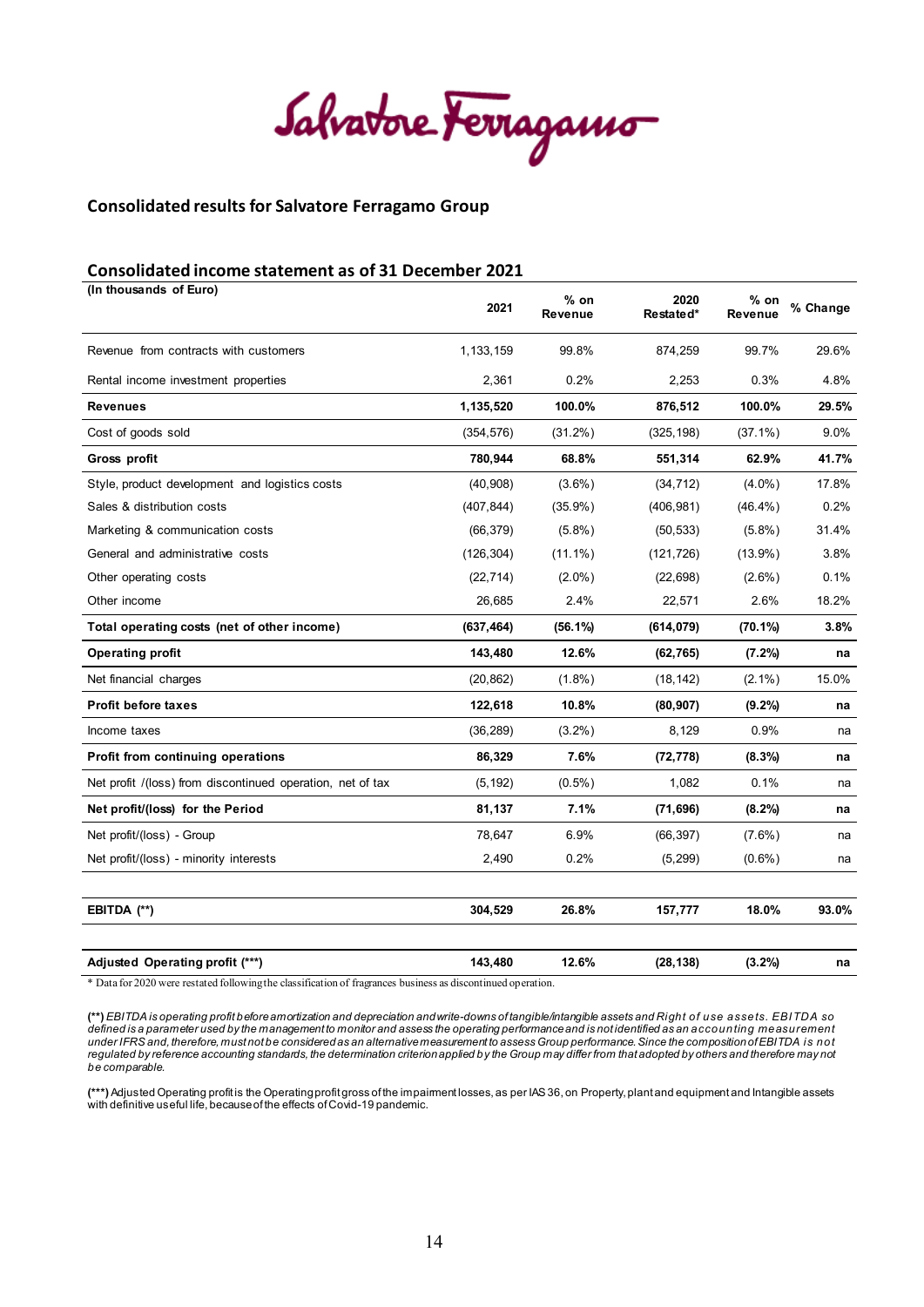Salvatore Ferragamo

#### **Summary of consolidated statement of financial position as of 31 December 2021**

| (In thousands of Euro)                           | 31 December | 31 December | $\%$       |
|--------------------------------------------------|-------------|-------------|------------|
|                                                  | 2021        | 2020        | Change     |
| Property, plant and equipment                    | 186,854     | 183,121     | 2.0%       |
| Investment property                              | 30,223      | 31,824      | $(5.0\%)$  |
| Right of use assets                              | 500,047     | 475,240     | 5.2%       |
| Goodwill                                         | 6,679       | 6,679       |            |
| Intangible assets with definite useful life      | 33,423      | 38,891      | $(14.1\%)$ |
| Inventories and Right of return assets           | 279,790     | 346,181     | $(19.2\%)$ |
| Trade receivables                                | 112,670     | 113,909     | $(1.1\%)$  |
| Trade payables and Refund liabilities            | (193, 102)  | (145, 538)  | 32.7%      |
| Other non current assets/(liabilities), net      | 78,321      | 91,973      | $(14.8\%)$ |
| Other current assets/(liabilities), net          | (24, 543)   | (3, 418)    | >100%      |
| Net invested capital                             | 1,010,362   | 1,138,862   | (11.3%)    |
| Group shareholders' equity                       | 764,313     | 693,582     | 10.2%      |
| Minority interests                               | 21,566      | 16,114      | 33.8%      |
| Shareholders' equity (A)                         | 785,879     | 709,696     | 10.7%      |
| Net financial debt/(surplus) (B) (1)             | 224,483     | 429,166     | (47.7%)    |
| Total sources of financing (A+B)                 | 1,010,362   | 1,138,862   | $(11.3\%)$ |
|                                                  |             |             |            |
| Net financial debt/(surplus) (B)                 | 224,483     | 429,166     | (47.7%)    |
| Lease Liabilities (C)                            | 597,242     | 567,909     | 5.2%       |
| Net financial debt /(surplus) adjusted (B-C) (2) | (372, 759)  | (138, 743)  | >100%      |
| Net financial debt /(surplus) adjusted/          | $(47.4\%)$  |             |            |
| Shareholders' equity                             |             | $(19.5\%)$  |            |

**(1)** *The Net financial debt/(surplus) is calculated as the sum of Current and non current interest-bearing loans and borrowings plus Current and non current*  Lease Liabilities and Other current and non current financial liabilities including the negative fair value of derivatives (non-hedge component), net of Cash<br>and cash equivalents and Other current financial assets, includi

**(2)** *The Net financial debt/(surplus) adjusted is calculated as the Net financial debt/(surplus) excluding Current and non current Lease Liabilities.*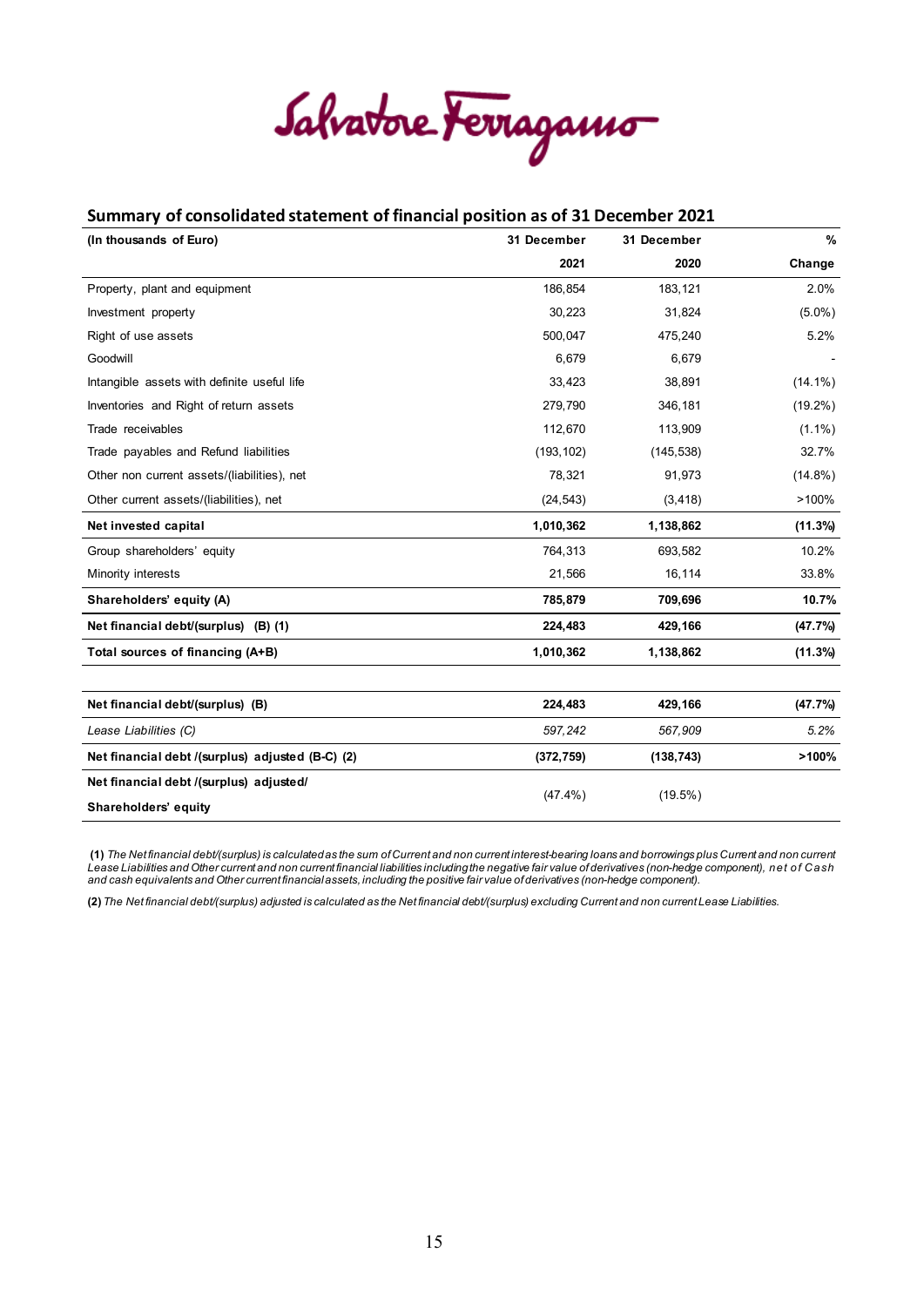Salvatore Ferragamo

#### **Consolidated Net financial position as of 31 December 2021**

| (In thousands of Euro)                                     | 31 December | 31 December | Change       |
|------------------------------------------------------------|-------------|-------------|--------------|
|                                                            | 2021        | 2020        | 2021 vs 2020 |
| A. Cash                                                    | 471,808     | 296,692     | 175,116      |
| <b>B.</b> Cash equivalents                                 | 39,988      | 31,188      | 8,800        |
| C. Other current financial assets                          | 596         | 566         | 30           |
| D. Current financial assets (A+B+C)                        | 512,392     | 328,446     | 183,946      |
| E. Current financial debt (including debt instruments)     | 53.955      | 48.972      | 4,983        |
| F. Current portion of non current financial debt           | 132,174     | 114,938     | 17,236       |
| G. Current financial debt (E+F)                            | 186,129     | 163,910     | 22,219       |
| H. Current financial debt, net (G-D)                       | (326, 263)  | (164, 536)  | (161, 727)   |
| I. Non current financial debt (excluding debt instruments) | 550,746     | 593,702     | (42, 956)    |
| J. Debt instruments                                        |             |             |              |
| K. Trade payables and other current debts                  |             |             |              |
| L. Non-current financial debt (I+J+K)                      | 550,746     | 593,702     | (42, 956)    |
| M. Net financial debt (H+L)                                | 224,483     | 429,166     | (204, 683)   |
| (In thousands of Euro)                                     | 31 December | 31 December | Change       |
|                                                            | 2021        | 2020        | 2021 vs 2020 |
| Net financial debt/(surplus) (a)                           | 224,483     | 429,166     | (204, 683)   |
| Non current lease liabilities                              | 487,230     | 464,400     | 22,830       |
| Current lease liabilities                                  | 110,012     | 103,509     | 6,503        |
| Lease liabilities (b)                                      | 597,242     | 567,909     | 29,333       |
| Net financial debt/(surplus) adjusted (a-b)                | (372, 759)  | (138, 743)  | (234, 016)   |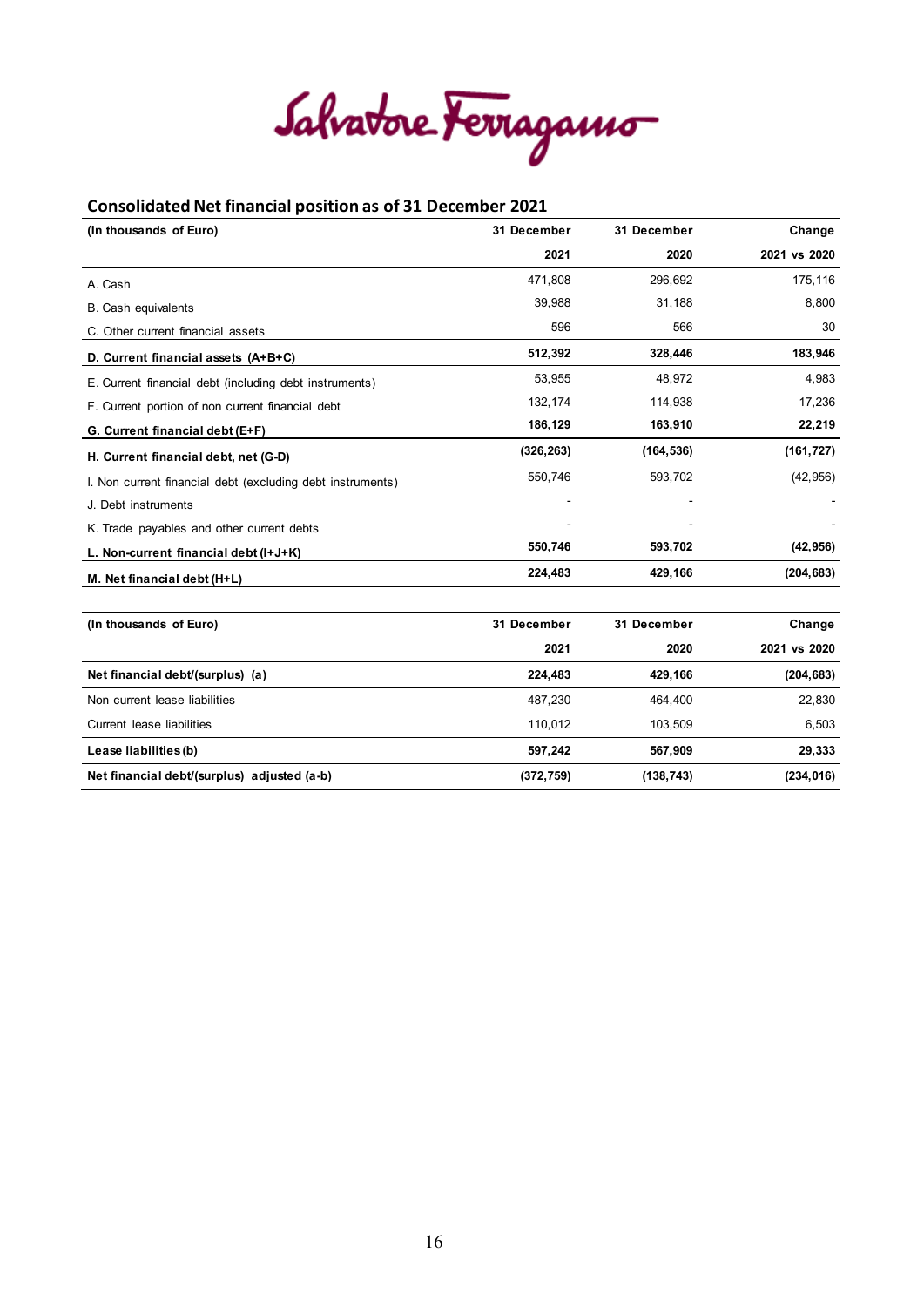Salvatore Ferragamo

#### **Consolidated statement of cash flows as of 31 December 2021**

| (In thousands of Euro)                                                                                                  | 2021       | 2020      |
|-------------------------------------------------------------------------------------------------------------------------|------------|-----------|
| Net profit / (loss) for the period                                                                                      | 81,137     | (71, 696) |
| Depreciation, amortization and write down of property, plant and equipment,<br>intangible assets, investment properties | 52,796     | 131,749   |
| Depreciation of Right of use assets                                                                                     | 110,376    | 90,018    |
| Income Taxes                                                                                                            | 36,451     | (8, 129)  |
| Net change in provision for employee benefit plans                                                                      | (1, 114)   | (150)     |
| Loss/(gain) on disposal of tangible and intangible assets                                                               | 707        | 1,469     |
| Net Interest expenses/income and Interest on lease liabilities                                                          | 14,527     | 8,769     |
| Other non cash items                                                                                                    | (5, 917)   | (18, 327) |
| Net change in net working capital                                                                                       | 122,983    | (1, 367)  |
| Net change in other assets and liabilities                                                                              | 1,293      | (11, 813) |
| Income Taxes paid                                                                                                       | (22, 709)  | (22, 178) |
| Net Interest expenses/income and Interest on lease liabilities paid                                                     | (14, 399)  | (10, 014) |
| NET CASH PROVIDED BY (USED IN) OPERATING ACTIVITIES                                                                     | 376,131    | 88,331    |
| Purchase of tangible assets                                                                                             | (36, 800)  | (23, 701) |
| Purchase of intangible assets                                                                                           | (7,689)    | (6, 109)  |
| Proceeds from the sale of tangible and intangible assets                                                                | 98         |           |
| Proceeds from the sales of discontinued operations, net of cash disposed                                                | 17,128     |           |
| Purchase of Arts S.r.I. and Aura1 S.r.I. net of cash and cash equivalent acquired                                       | (3,629)    | (7, 581)  |
| NET CASH PROVIDED BY (USED IN) INVESTING ACTIVITIES                                                                     | (30, 892)  | (37, 391) |
| Net change in financial receivables                                                                                     | 291        | (286)     |
| Net change in financial payables                                                                                        | (47, 152)  | 141,122   |
| Repayment of lease liabilities                                                                                          | (100, 669) | (93, 573) |
| Purchase of Treasury shares                                                                                             | (12, 756)  |           |
| NET CASH PROVIDED BY (USED IN) FINANCING ACTIVITIES                                                                     | (160, 286) | 47,263    |
| NET INCREASE (DECREASE) IN CASH AND CASH EQUIVALENTS                                                                    | 184,953    | 98,203    |
| CASH AND CASH EQUIVALENTS AT THE BEGINNING OF THE YEAR                                                                  | 327,880    | 222,332   |
| Net increase / (decrease) in cash and cash equivalents                                                                  | 184,953    | 98,203    |
| Net effect of translation of foreign currencies                                                                         | (1,037)    | 7,345     |
| CASH AND CASH EQUIVALENTS AT THE END OF THE PERIOD                                                                      | 511,796    | 327,880   |
| NET CASH PROVIDED BY (USED IN) OPERATING ACTIVITIES                                                                     | 376,131    | 88,331    |
| Repayment of lease liabilities                                                                                          | (100, 669) | (93, 573) |
| NET CASH PROVIDED BY (USED IN) OPERATING ACTIVITIES ADJUSTED (*)                                                        | 275,462    | (5, 242)  |

**(\*)** *Net cash provided by (used in) operating activities adjusted is calculated as Net cash provided by (used in) operating activities net of the Repayment of lease liabilities (showed in the Net Cash providedby (used in) financing activities).*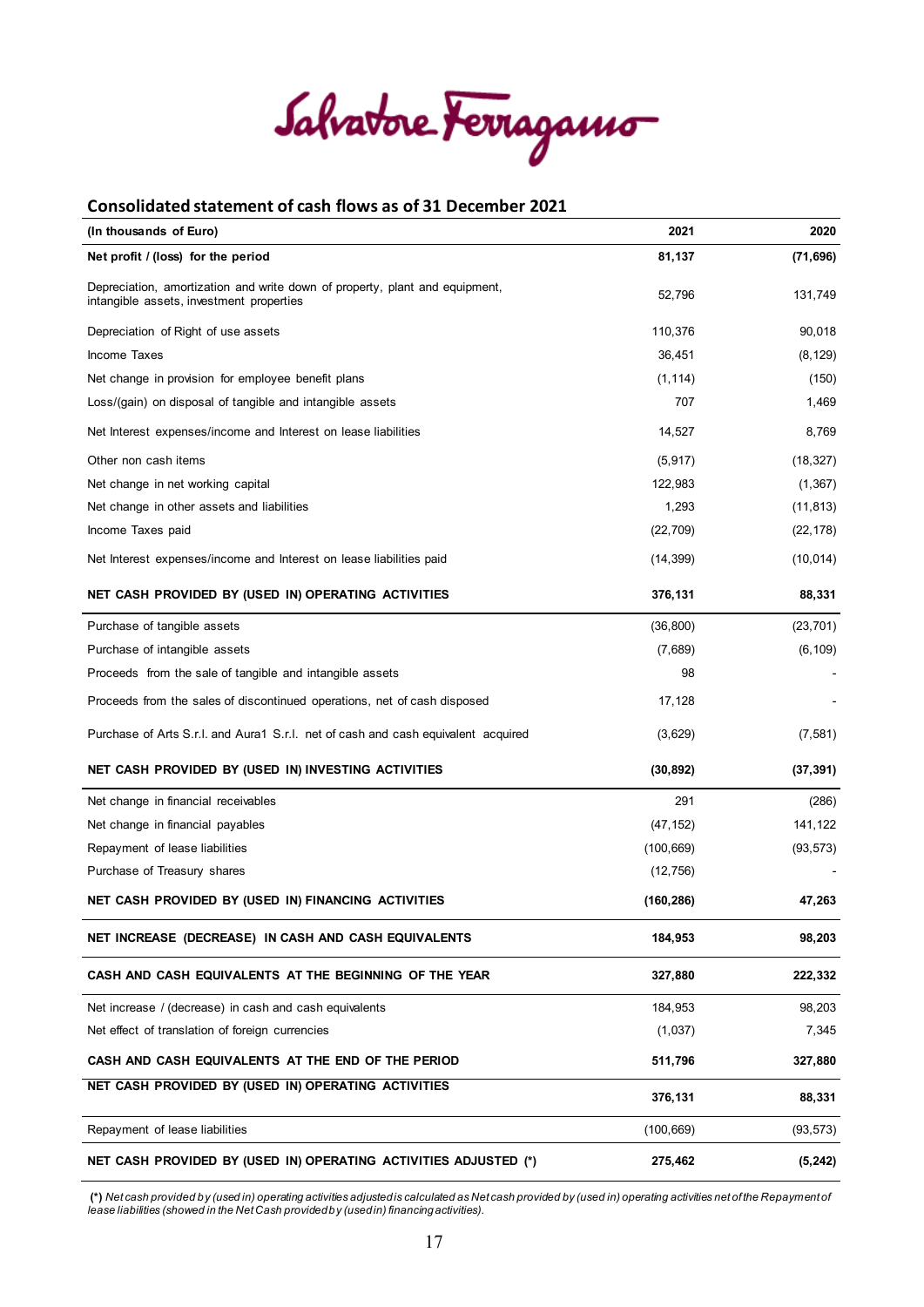Salvatore Ferragamo

**On the following pages, the income statement, the summary of statement of financial position, the net financial position and the cash flow statement of the Salvatore Ferragamo S.p.A as of 31 December 2021.**

#### **Salvatore Ferragamo S.p.A. Income statement as of 31 December 2021**

| (In thousands of Euro)                         | 2021       | $%$ of<br>revenues | 2020       | $%$ of<br>revenues | $\frac{9}{6}$<br>Changes |
|------------------------------------------------|------------|--------------------|------------|--------------------|--------------------------|
| Revenues from sales (Whl, Rtl, E-commerce)     | 541.649    | 96.0%              | 538.075    | 95.9%              | 0.7%                     |
| Revenues from royalties                        | 6,473      | 1.1%               | 7,112      | 1.3%               | $(9.0\%)$                |
| Other income and services                      | 15,881     | 2.8%               | 15,871     | 2.8%               | 0.1%                     |
| Revenue from contracts with customers          | 564,003    | 100.0%             | 561,058    | 100.0%             | 0.5%                     |
| Change in inventories of finished products     | (21, 823)  | $(3.9\%)$          | (13, 492)  | $(2.4\%)$          | 61.7%                    |
| Costs for raw materials, goods and consumables | (150, 135) | $(26.6\%)$         | (158, 819) | (28.3%)            | $(5.5\%)$                |
| Costs for services                             | (202, 286) | $(35.9\%)$         | (202, 628) | $(36.1\%)$         | $(0.2\%)$                |
| Personnel costs                                | (70, 173)  | $(12.4\%)$         | (58, 910)  | $(10.5\%)$         | 19.1%                    |
| Amortization, depreciation and write-downs     | (40, 206)  | $(7.1\%)$          | (44, 309)  | $(7.9\%)$          | $(9.3\%)$                |
| Other operating costs                          | (34, 894)  | $(6.2\%)$          | (131, 133) | $(23.4\%)$         | $(73.4\%)$               |
| Other income and revenues                      | 15,709     | 2.8%               | 9,105      | 1.6%               | 72.5%                    |
| Total costs (net of other income)              | (503, 808) | (89.3%)            | (600, 186) | $(107.0\%)$        | $(16.1\%)$               |
| <b>Operating profit</b>                        | 60,195     | 10.7%              | (39, 128)  | $(7.0\%)$          | na                       |
| Financial income (charges)                     | (9,043)    | $(1.6\%)$          | (12, 572)  | $(2.2\%)$          | $(28.1\%)$               |
| <b>Profit before taxes</b>                     | 51,152     | 9.1%               | (51, 700)  | $(9.2\%)$          | na                       |
| Income taxes                                   | (11, 482)  | $(2.0\%)$          | 17,630     | 3.1%               | na                       |
| Profit from continuing operations              | 39,670     | 7.0%               | (34,070)   | $(6.1\%)$          | na                       |
| Net profit /(loss) from discontinued operation | (6, 870)   | $(1.2\%)$          |            |                    | na                       |
| Net profit/(loss) for the period               | 32,800     | 5.8%               | (34,070)   | $(6.1\%)$          | na                       |
| EBITDA (*)                                     | 100,401    | 17.8%              | 5,181      | 0.9%               | >100                     |

**(\*)** EBITDA is operating profit before amortization and depreciation and write-downs of tangible/intangible assets and Right of us e as sets. EBITDA s o defined is a parameter used by the management to monitor and assess the operating performance and is not identified as an accounting m easurement under IFRS and, therefore, must not be considered as an alternative measurement to assess Company's performance. Since the composition of EBITDA is not regulated by reference accounting standards, the determination criterion applied by the Company may differ from that adopted by others and therefore may not be comparable.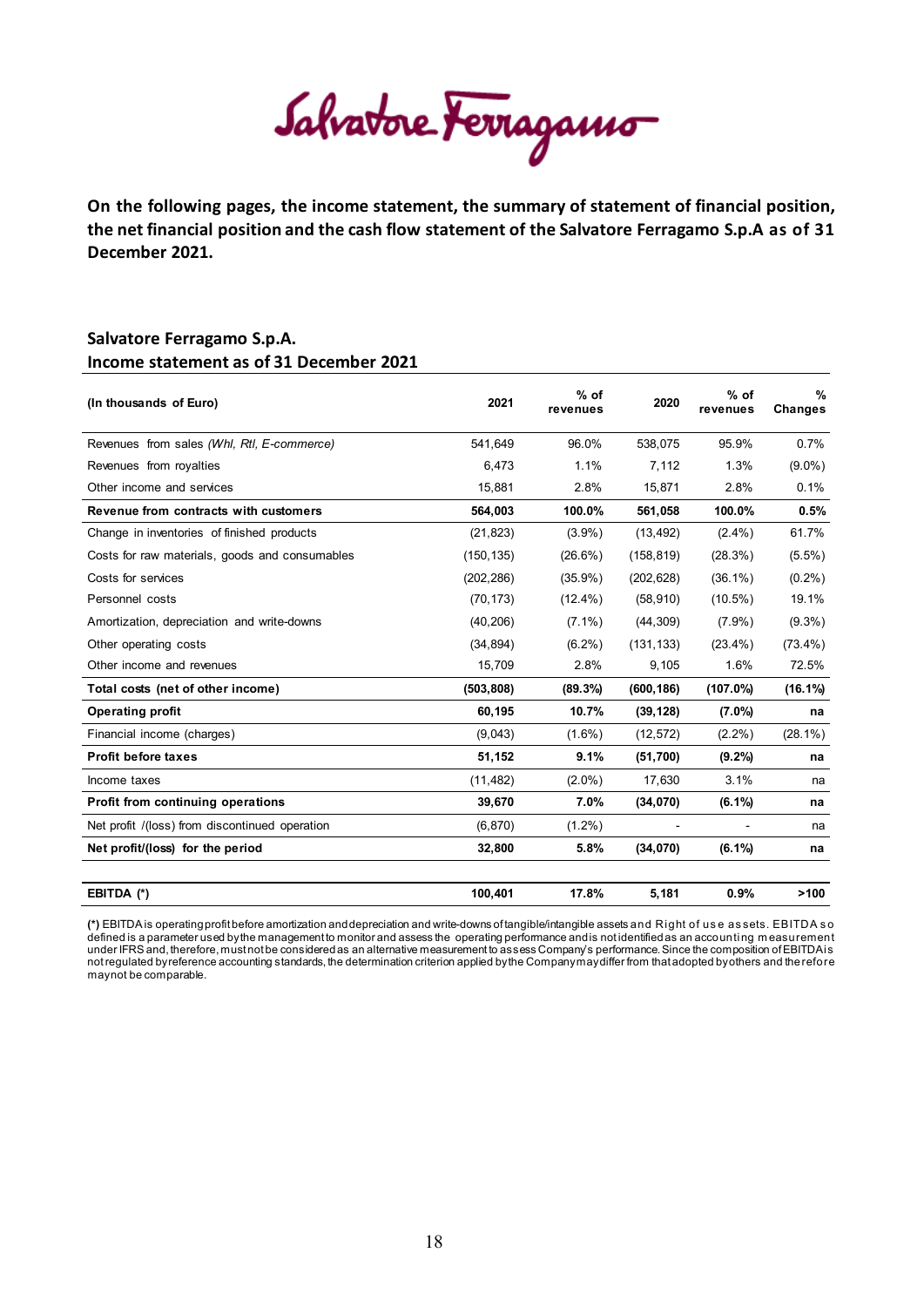Salvatore Ferragamo

#### **Summary of statement of financial position as of 31 December 2021**

| (In thousands of Euro)                                       | 31 December | 31 December |            |
|--------------------------------------------------------------|-------------|-------------|------------|
|                                                              | 2021        | 2020        | % Change   |
| Property, plant and equipment                                | 97,703      | 105,025     | $(7.0\%)$  |
| Right of use assets                                          | 104,744     | 95,735      | 9.4%       |
| Goodwill                                                     | 6,679       | 6,679       |            |
| Intangible assets with definite useful life                  | 31,646      | 35,346      | $(10.5\%)$ |
| Inventories and Right of return assets                       | 92.274      | 101,039     | $(8.7\%)$  |
| Trade receivables                                            | 165,077     | 144,139     | 14.5%      |
| Trade payables and Refund liabilities                        | (168, 232)  | (131, 557)  | 27.9%      |
| Other non current assets/(liabilities), net                  | 115,813     | 146.624     | $(21.0\%)$ |
| Other current assets/(liabilities), net                      | (13, 575)   | 4,596       | na         |
| Net invested capital                                         | 432,129     | 507,626     | (14.9%)    |
| Shareholders' equity (A)                                     | 665,822     | 656.730     | 1.4%       |
| Net financial debt/(surplus) (B) (1)                         | (233, 693)  | (149, 104)  | 56.7%      |
| Total sources of financing (A+B)                             | 432,129     | 507,626     | (14.9%)    |
| Net financial debt/(surplus) (B)                             | (233, 693)  | (149, 104)  | 56.7%      |
| Lease Liabilities (C)                                        | 111,629     | 101,700     | 9.8%       |
| Net financial debt (surplus) adjusted (B-C) (2)              | (345,322)   | (250, 804)  | 37.7%      |
| Net financial debt (surplus) adjusted / Shareholders' equity | $(51.9\%)$  | $(38.2\%)$  |            |

**(1)** The Net financial debt is calculated as the sum of Current and non current interest-bearing loans and borrowings plus Current and non current Lease Liabilities and Other current and non current financial liabilities including the negative fair value of derivatives (non-hedge component), net of Cas h and cash equivalents and Other current financial assets, including the positive fair value of derivatives (non-hedge component).

**(2)** The Net financial debt/(surplus) adjusted is calculated as the Net financial debt net of Current and non current Lease Liabilities.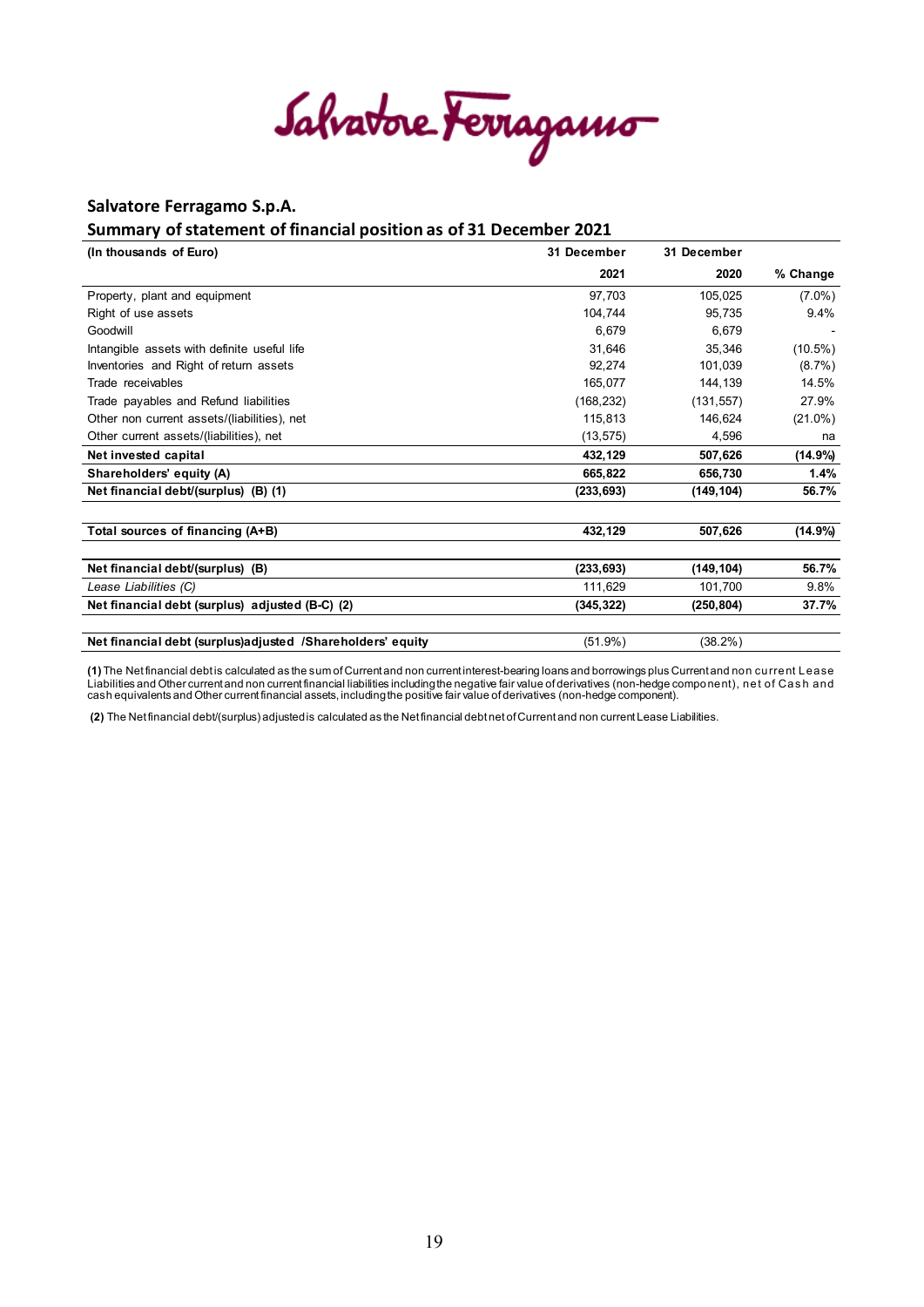Salvatore Ferragamo

#### **Net financial position as of 31 December 2021**

| (In thousands of Euro)                                     | 31 December | 31 December | Change       |
|------------------------------------------------------------|-------------|-------------|--------------|
|                                                            | 2021        | 2020        | 2021 vs 2020 |
| A. Cash                                                    | 331,105     | 187,453     | 143,652      |
| <b>B.</b> Cash equivalents                                 | 25,000      | 25,000      |              |
| C. Other current financial assets                          | 98,903      | 166,939     | (68,036)     |
| D. Current financial assets (A+B+C)                        | 455,008     | 379,392     | 75,616       |
| E. Current financial debt (including debt instruments)     | 35,513      | 40          | 35,473       |
| F. Current portion of non current financial debt           | 37,339      | 30,849      | 6,490        |
| G. Current financial debt (E+F)                            | 72,852      | 30,889      | 41,963       |
| H. Current financial debt, net (G-D)                       | (382, 156)  | (348, 503)  | (33, 653)    |
| I. Non current financial debt (excluding debt instruments) | 148,463     | 199,399     | (50, 936)    |
| J. Debt instruments                                        |             |             |              |
| K. Trade payables and other current debts                  |             |             |              |
| L. Non-current financial debt (I+J+K)                      | 148,463     | 199,399     | (50, 936)    |
| M. Net financial debt (H+L)                                | (233, 693)  | (149, 104)  | (84, 589)    |
| (In thousands of Euro)                                     | 31 December | 31 December | Change       |
|                                                            | 2021        | 2020        | 2021 vs 2020 |
| Net financial debt/(surplus) (a)                           | (233, 693)  | (149, 104)  | (84, 589)    |
| Non current lease liabilities                              | 96,452      | 85,908      | 10,544       |
| Current lease liabilities                                  | 15,177      | 15,792      | (615)        |
| Lease liabilities (b)                                      | 111,629     | 101,700     | 9,929        |
| Net financial debt/(surplus) adjusted (a-b)                | (345, 322)  | (250, 804)  | (94, 518)    |